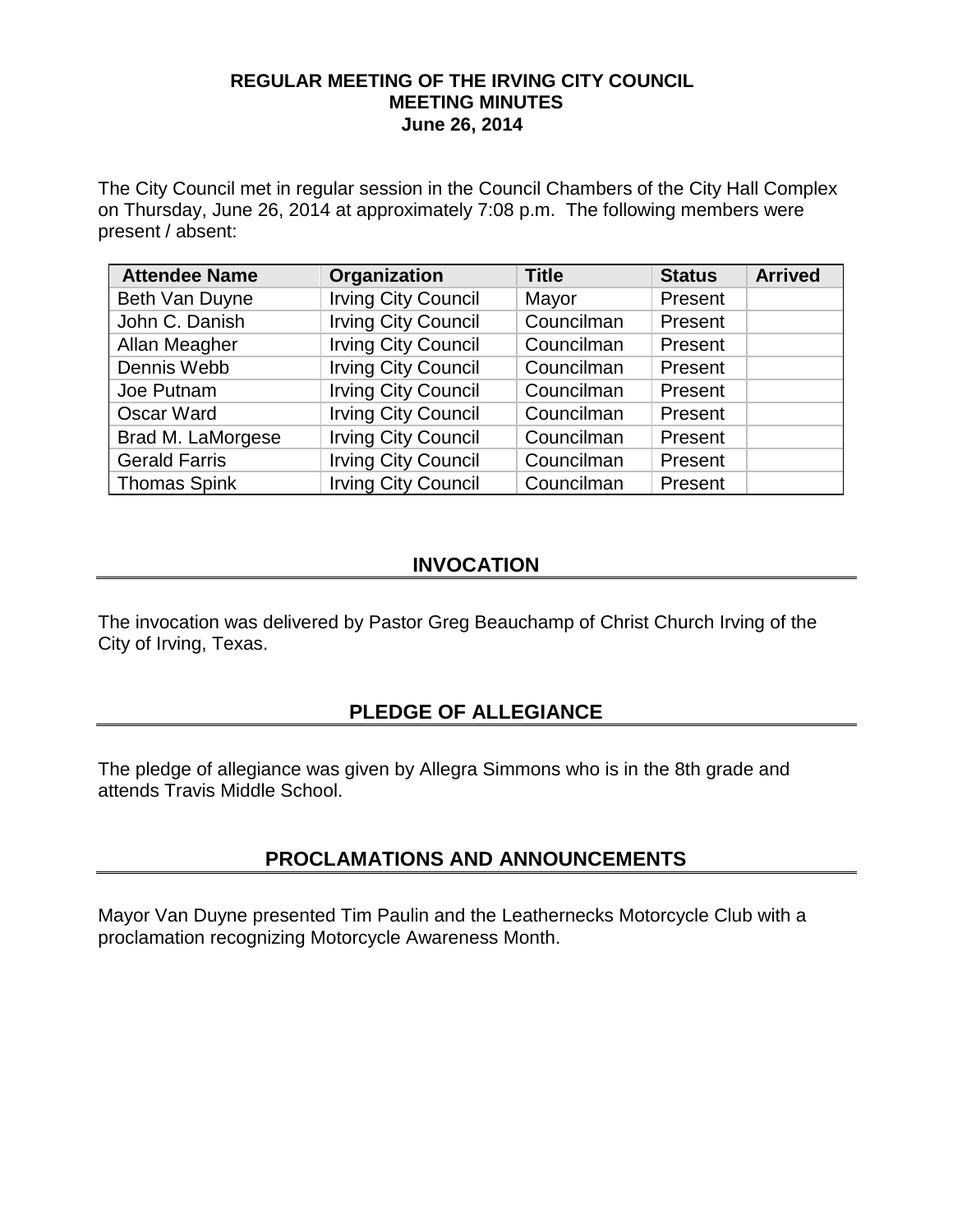## **CITIZENS' FORUM**

Citizens are invited to speak for three (3) minutes on matters relating to City government and on items not listed on the regular agenda.

Melba Jackson, 621 Beacon Hill Dr., Irving, TX - Ms. Jackson spoke regarding the amount of cars parked on the streets and would like an ordinance put into place for safer street parking.

Johnny Jackson, 621 Beacon Hill Dr., Irving, TX - Mr. Jackson spoke regarding the need for street parking ordinances. Mr. Jackson stated that Code Enforcement informed them that residents are allowed to have up to 11 vehicles per home and he does not know where all those cars can park.

Dave Vest, 705 Sequoya, Irving, TX - Mr. Vest requested that the city adopt the complete streets concept with the inclusion of cycling infrastructure such as protected bike lanes.

Marshall Baldwin, 913 Glen Vista Dr., Irving, TX - Mr. Baldwin requested that the city look into the adoption of bike lanes throughout the city streets.

Francesca Funk, 1625 Glen Valley Dr., Irving, TX - Ms. Funk asked the city to adopt a complete streets policy.

Debra Baldwin, 913 S. Glen Vista, Irving, TX - Ms. Baldwin requested protected bike lanes.

David Bennett, 3577 N. Belt Line Rd., Irving, TX - Mr. Bennett spoke regarding tango and ballroom dance.

# **CITY COUNCIL AGENDA**

## **1 City Operations Update**

Case Tate, Director of the CIP Team, provided an update of the progress made on O'Connor Road and the construction at the South Library.

## **2 Heritage Crossing Update**

There was no update at tonight's meeting.

## **3 Input from Citizens Regarding Ethics Policies**

No one signed up to speak on this item at tonight's meeting.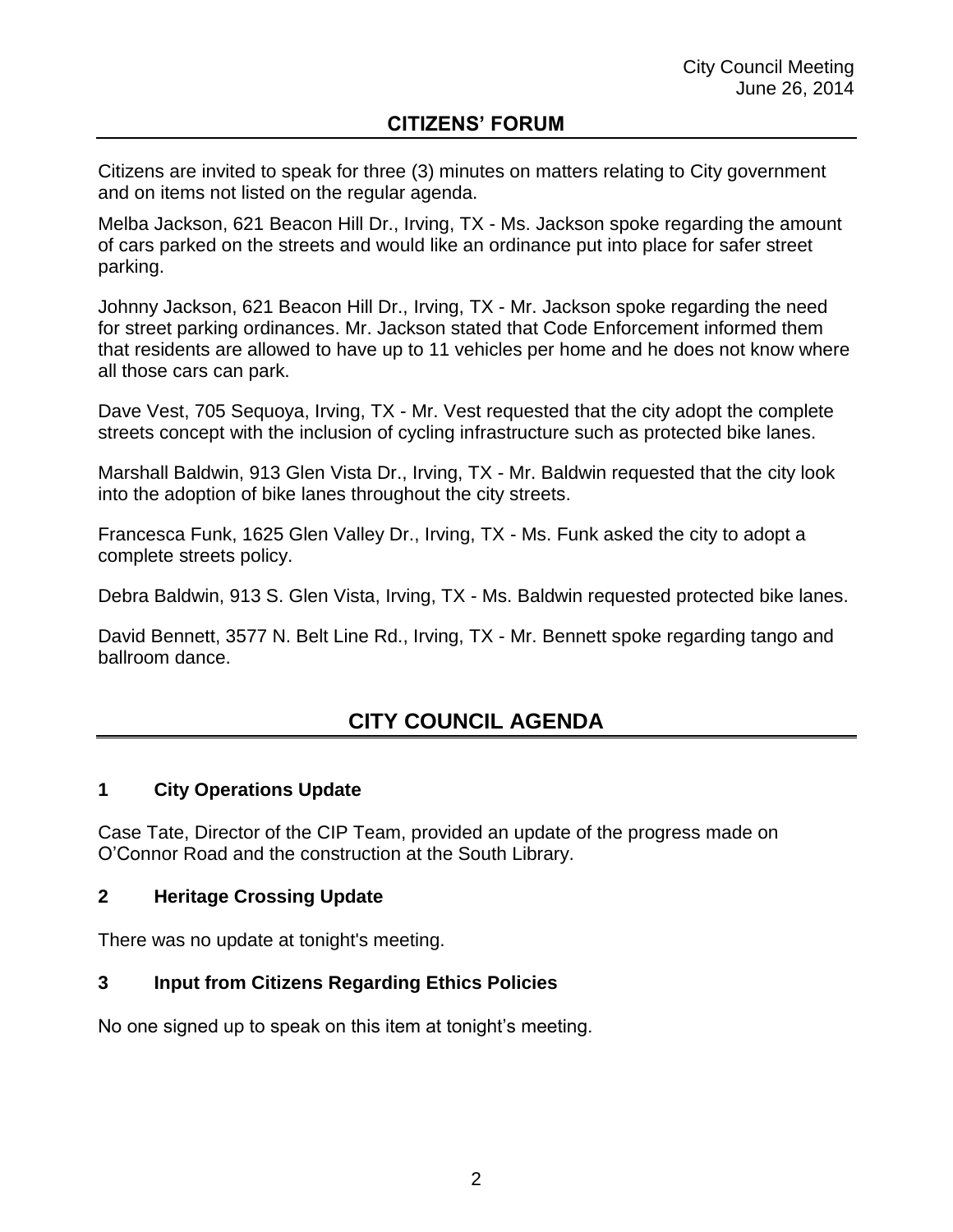## **4 Public Hearing --** Public Input on the 2014-15 City of Irving Fiscal Year Budget

The following individual(s) signed up to speak on this item: Stephanie Velasquez-Ebersole, 3904 Cody Court, Irving, TX Kay Schecht, 931 E. Oakdale Rd., Irving, TX

# **CONSENT AGENDA**

Motioned by Councilman LaMorgese, seconded by Councilman Meagher to approve the consent agenda items 5-33 and pull item(s) 25 for individual consideration.

Motion approved 9-0.

## **5 Approving Minutes for Wednesday, June 04, 2014**

| <b>RESULT:</b>                                                                    | <b>ACCEPTED [UNANIMOUS]</b>   |
|-----------------------------------------------------------------------------------|-------------------------------|
| <b>MOVER:</b>                                                                     | Brad M. LaMorgese, Councilman |
| <b>SECONDER:</b>                                                                  | Allan Meagher, Councilman     |
| AYES: Van Duyne, Danish, Meagher, Webb, Putnam, Ward, LaMorgese, Farris,<br>Spink |                               |

## **6 Approving Minutes for Thursday, June 05, 2014**

| <b>RESULT:</b>                                                                           | <b>ACCEPTED [UNANIMOUS]</b>   |
|------------------------------------------------------------------------------------------|-------------------------------|
| <b>MOVER:</b>                                                                            | Brad M. LaMorgese, Councilman |
| <b>SECONDER:</b>                                                                         | Allan Meagher, Councilman     |
| AYES: Van Duyne, Danish, Meagher, Webb, Putnam, Ward, LaMorgese, Farris,<br><b>Spink</b> |                               |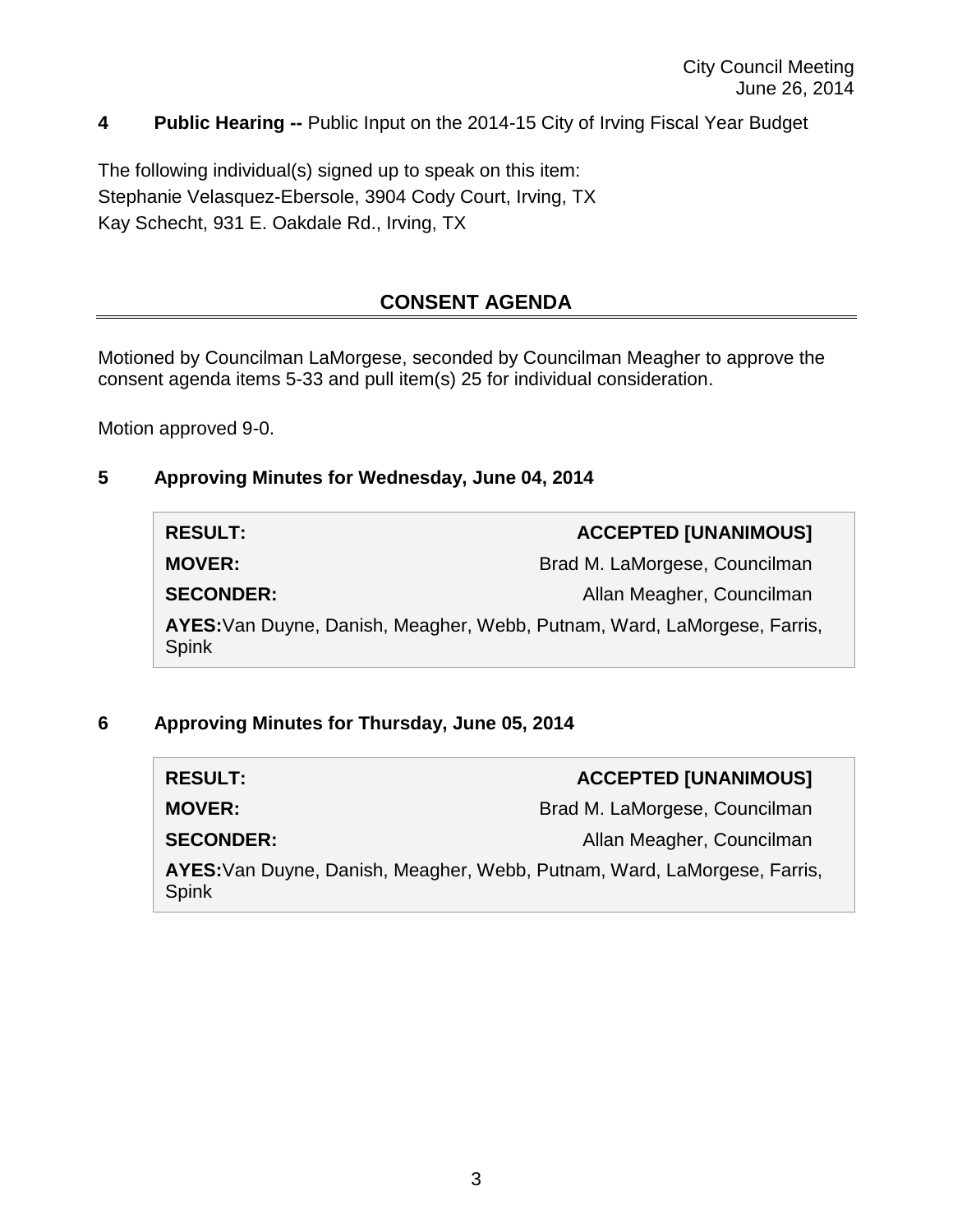## **7 Approving Strategic Planning Retreat Minutes from Monday, June 9, 2014**

**RESULT: ACCEPTED [UNANIMOUS]**

**MOVER:** Brad M. LaMorgese, Councilman

**SECONDER:** Allan Meagher, Councilman

**AYES:**Van Duyne, Danish, Meagher, Webb, Putnam, Ward, LaMorgese, Farris, Spink

**8 Resolution No. RES-2014-197 --** Authorizing the Police Department to Apply for Grant Funds Offered by the Community Oriented Policing Services (COPS) Office to Partially Fund Six Police Officer Positions for a Period of Three (3) Years.

**MOVER:** Brad M. LaMorgese, Councilman

**RESULT: ADOPTED [UNANIMOUS]**

**SECONDER:** Allan Meagher, Councilman

**AYES:**Van Duyne, Danish, Meagher, Webb, Putnam, Ward, LaMorgese, Farris, Spink

**9 Resolution No. RES-2014-198 --** Approving an Interlocal Agreement for School Resource Officers Between the City of Irving and the Carrollton-Farmers Branch Independent School District (C-FBISD) to Maintain the School Resource Officer Program at C-FBISD Campuses Located in the City of Irving

**RESULT: ADOPTED [UNANIMOUS] MOVER:** Brad M. LaMorgese, Councilman **SECONDER:** Allan Meagher, Councilman **AYES:**Van Duyne, Danish, Meagher, Webb, Putnam, Ward, LaMorgese, Farris, Spink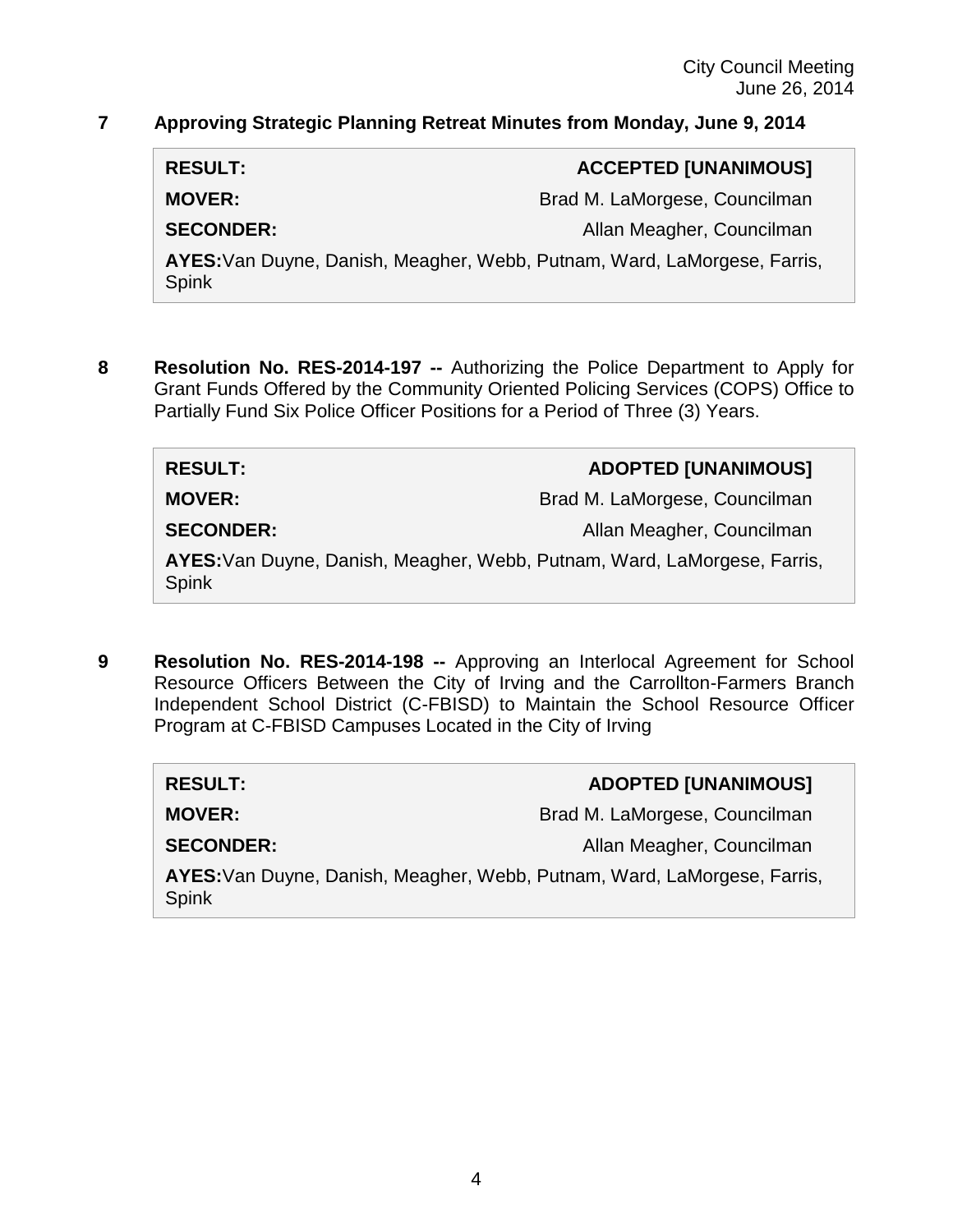**10 Resolution No. RES-2014-199 --** Approving a Contract Addendum with the Dallas Area Agency on Aging for Reimbursement of Nutritional Services at the Heritage Senior Center

| <b>RESULT:</b>                                                                    | <b>ADOPTED [UNANIMOUS]</b>    |
|-----------------------------------------------------------------------------------|-------------------------------|
| <b>MOVER:</b>                                                                     | Brad M. LaMorgese, Councilman |
| <b>SECONDER:</b>                                                                  | Allan Meagher, Councilman     |
| AYES: Van Duyne, Danish, Meagher, Webb, Putnam, Ward, LaMorgese, Farris,<br>Spink |                               |

**11 Resolution No. RES-2014-200 --** Accepting Conveyance of Land for Open Space Uses from Texas InTown Homes, LLC

| <b>RESULT:</b>                                                                           | <b>ADOPTED [UNANIMOUS]</b>    |
|------------------------------------------------------------------------------------------|-------------------------------|
| <b>MOVER:</b>                                                                            | Brad M. LaMorgese, Councilman |
| <b>SECONDER:</b>                                                                         | Allan Meagher, Councilman     |
| AYES: Van Duyne, Danish, Meagher, Webb, Putnam, Ward, LaMorgese, Farris,<br><b>Spink</b> |                               |

**12 Resolution No. RES-2014-201 --** Authorizing Reimbursement Payment in the Amount of \$386,717 to Texas InTown Homes, LLC for Capital Infrastructure Improvements Within the Tax Reinvestment Zone No. One

| <b>RESULT:</b>                                                                    | <b>ADOPTED [UNANIMOUS]</b>    |
|-----------------------------------------------------------------------------------|-------------------------------|
| <b>MOVER:</b>                                                                     | Brad M. LaMorgese, Councilman |
| <b>SECONDER:</b>                                                                  | Allan Meagher, Councilman     |
| AYES: Van Duyne, Danish, Meagher, Webb, Putnam, Ward, LaMorgese, Farris,<br>Spink |                               |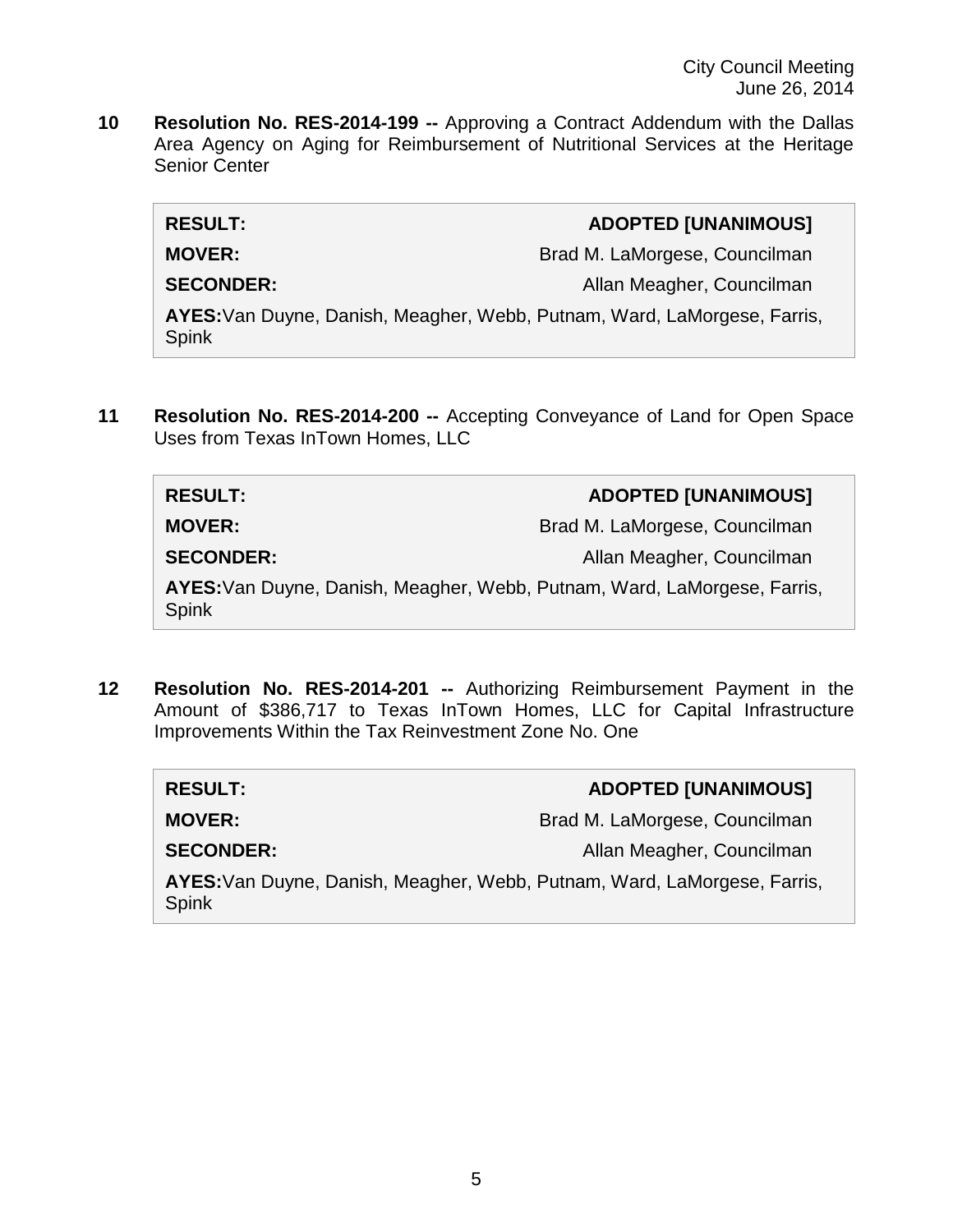City Council Meeting June 26, 2014

**13 Resolution No. RES-2014-202 --** Authorizing Reimbursement Payment in the Amount of \$265,500 to LPC Northwest Phase I, LP (Lincoln) for Capital Infrastructure Improvements Within the Lincoln at Las Colinas Development of Tax Reinvestment Zone No. One

## **RESULT: ADOPTED [UNANIMOUS]**

**MOVER:** Brad M. LaMorgese, Councilman

**SECONDER:** Allan Meagher, Councilman

**AYES:**Van Duyne, Danish, Meagher, Webb, Putnam, Ward, LaMorgese, Farris, Spink

**14 Resolution No. RES-2014-203 --** Authorizing Reimbursement Payment in the Amount of \$1,180,760 to Hines Las Colinas Land Limited Partnership (Hines) for Capital Infrastructure Improvements Within the Tax Reinvestment Zone No. One

| <b>RESULT:</b>                                                                           | <b>ADOPTED [UNANIMOUS]</b>    |
|------------------------------------------------------------------------------------------|-------------------------------|
| <b>MOVER:</b>                                                                            | Brad M. LaMorgese, Councilman |
| <b>SECONDER:</b>                                                                         | Allan Meagher, Councilman     |
| AYES: Van Duyne, Danish, Meagher, Webb, Putnam, Ward, LaMorgese, Farris,<br><b>Spink</b> |                               |

**15 Resolution No. RES-2014-204 --** Approving an Interlocal Agreement between the City of Irving and the North Central Texas Council of Governments and an Associated Master Agreement with Gabriel, Roeder, Smith & Company (GRS) for Actuarial Shared Services

| <b>RESULT:</b>                                                                           | <b>ADOPTED [UNANIMOUS]</b>    |
|------------------------------------------------------------------------------------------|-------------------------------|
| <b>MOVER:</b>                                                                            | Brad M. LaMorgese, Councilman |
| <b>SECONDER:</b>                                                                         | Allan Meagher, Councilman     |
| AYES: Van Duyne, Danish, Meagher, Webb, Putnam, Ward, LaMorgese, Farris,<br><b>Spink</b> |                               |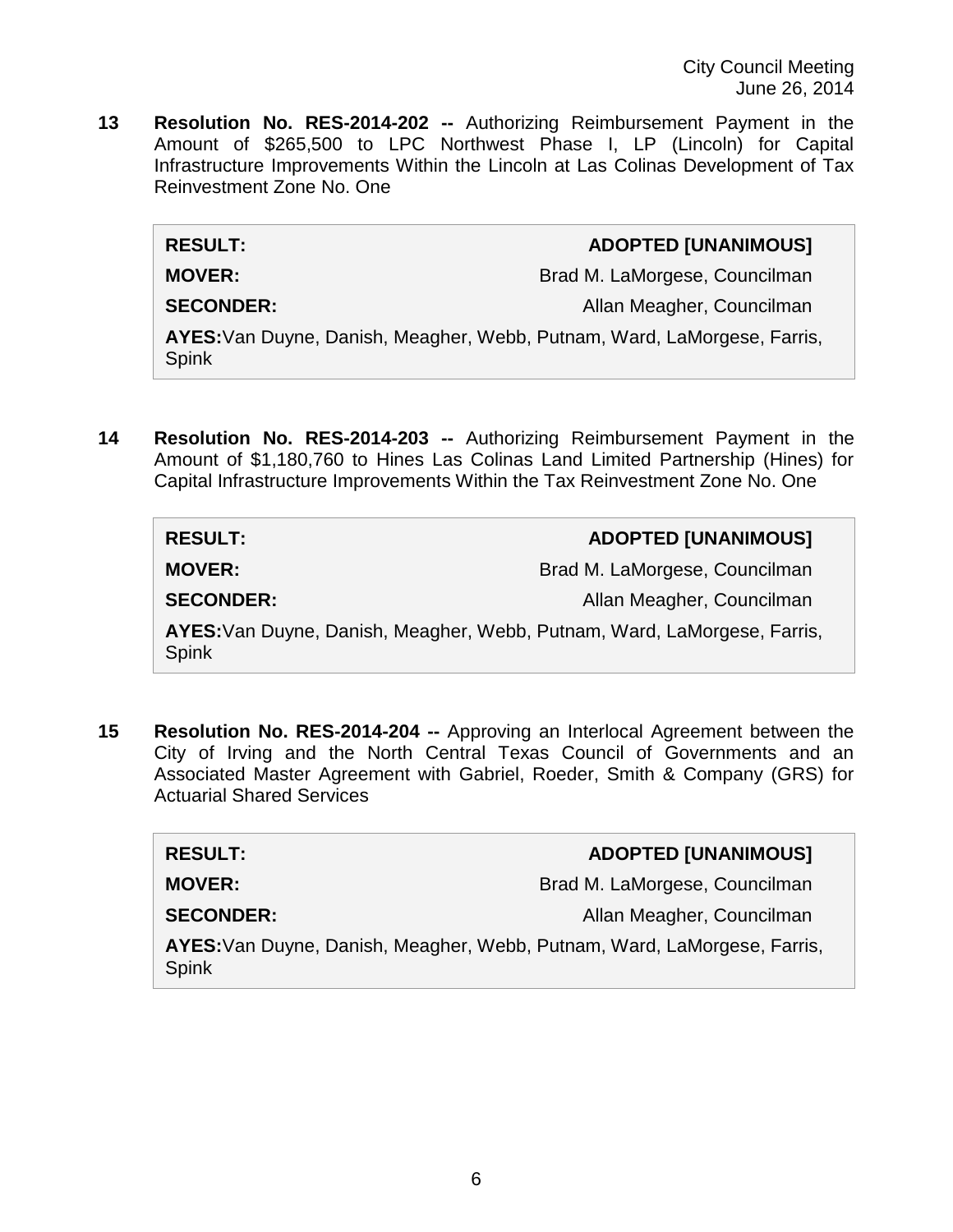**16 Resolution No. RES-2014-205 --** Awarding a Contract to North Rock Construction LLC, in the Amount of \$2,394,867.22 for the Lone Star Trail - Campion Trail Connection Project

| <b>RESULT:</b>                                                                           | <b>ADOPTED [UNANIMOUS]</b>    |
|------------------------------------------------------------------------------------------|-------------------------------|
| <b>MOVER:</b>                                                                            | Brad M. LaMorgese, Councilman |
| <b>SECONDER:</b>                                                                         | Allan Meagher, Councilman     |
| AYES: Van Duyne, Danish, Meagher, Webb, Putnam, Ward, LaMorgese, Farris,<br><b>Spink</b> |                               |
|                                                                                          |                               |

**17 Resolution No. RES-2014-206 --** Awarding a Contract to Hayden Consultants, Inc., in the Amount of \$405,760 for Engineering Services to Design the Glenwick, Segundo, Evergreen, Yorkshire, Sleepy Hollow, Ichabod and Pioneer Drive East of Loop 12 Water and Wastewater Improvements Project

| <b>RESULT:</b>                                                                           | <b>ADOPTED [UNANIMOUS]</b>    |
|------------------------------------------------------------------------------------------|-------------------------------|
| <b>MOVER:</b>                                                                            | Brad M. LaMorgese, Councilman |
| <b>SECONDER:</b>                                                                         | Allan Meagher, Councilman     |
| AYES: Van Duyne, Danish, Meagher, Webb, Putnam, Ward, LaMorgese, Farris,<br><b>Spink</b> |                               |

**18 Resolution No. RES-2014-207 --** Approving a License Agreement with the Trinity Railway Express (TRE), Dallas Area Rapid Transit (DART) Allowing Construction, Installation, Maintenance, and Operation of a Hike and Bike Trail by the City of Irving on TRE Right of Way

| <b>RESULT:</b>                                                                           | <b>ADOPTED [UNANIMOUS]</b>    |
|------------------------------------------------------------------------------------------|-------------------------------|
| <b>MOVER:</b>                                                                            | Brad M. LaMorgese, Councilman |
| <b>SECONDER:</b>                                                                         | Allan Meagher, Councilman     |
| AYES: Van Duyne, Danish, Meagher, Webb, Putnam, Ward, LaMorgese, Farris,<br><b>Spink</b> |                               |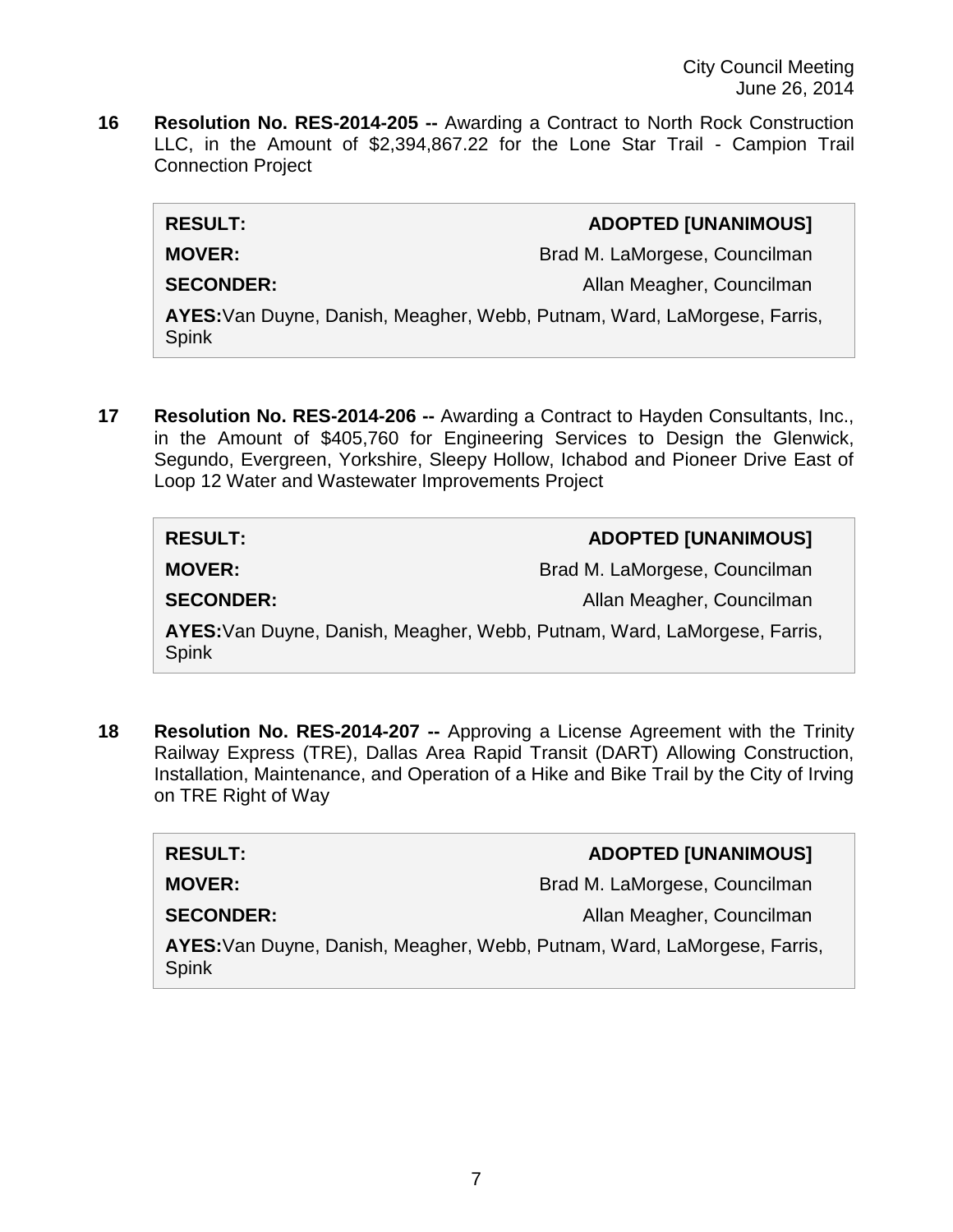City Council Meeting June 26, 2014

**19 Resolution No. RES-2014-208 --** Authorizing the Mayor to Execute a Local Transportation Project Advance Funding Agreement for a Transportation Enhancement (TE) Project of a Hike and Bike Trail South of Irby Lane to West Irving Trinity Railway Express (TRE) Station

## **RESULT: ADOPTED [UNANIMOUS]**

**MOVER:** Brad M. LaMorgese, Councilman

**SECONDER:** Allan Meagher, Councilman

**AYES:**Van Duyne, Danish, Meagher, Webb, Putnam, Ward, LaMorgese, Farris, Spink

**20 Resolution No. RES-2014-209 --** Approving Agreed Final Judgment - City of Irving V. Oak Villas Apartments, LLC

| <b>RESULT:</b>                                                                           | <b>ADOPTED [UNANIMOUS]</b>    |
|------------------------------------------------------------------------------------------|-------------------------------|
| <b>MOVER:</b>                                                                            | Brad M. LaMorgese, Councilman |
| <b>SECONDER:</b>                                                                         | Allan Meagher, Councilman     |
| AYES: Van Duyne, Danish, Meagher, Webb, Putnam, Ward, LaMorgese, Farris,<br><b>Spink</b> |                               |

**21 Resolution No. RES-2014-210 --** Approving the Purchase from Dell in the Amount of \$124,539.55 for Replacment Servers through the State of Texas Department of Information Resources (DIR) Program

| <b>RESULT:</b>                                                                           | <b>ADOPTED [UNANIMOUS]</b>    |
|------------------------------------------------------------------------------------------|-------------------------------|
| <b>MOVER:</b>                                                                            | Brad M. LaMorgese, Councilman |
| <b>SECONDER:</b>                                                                         | Allan Meagher, Councilman     |
| AYES: Van Duyne, Danish, Meagher, Webb, Putnam, Ward, LaMorgese, Farris,<br><b>Spink</b> |                               |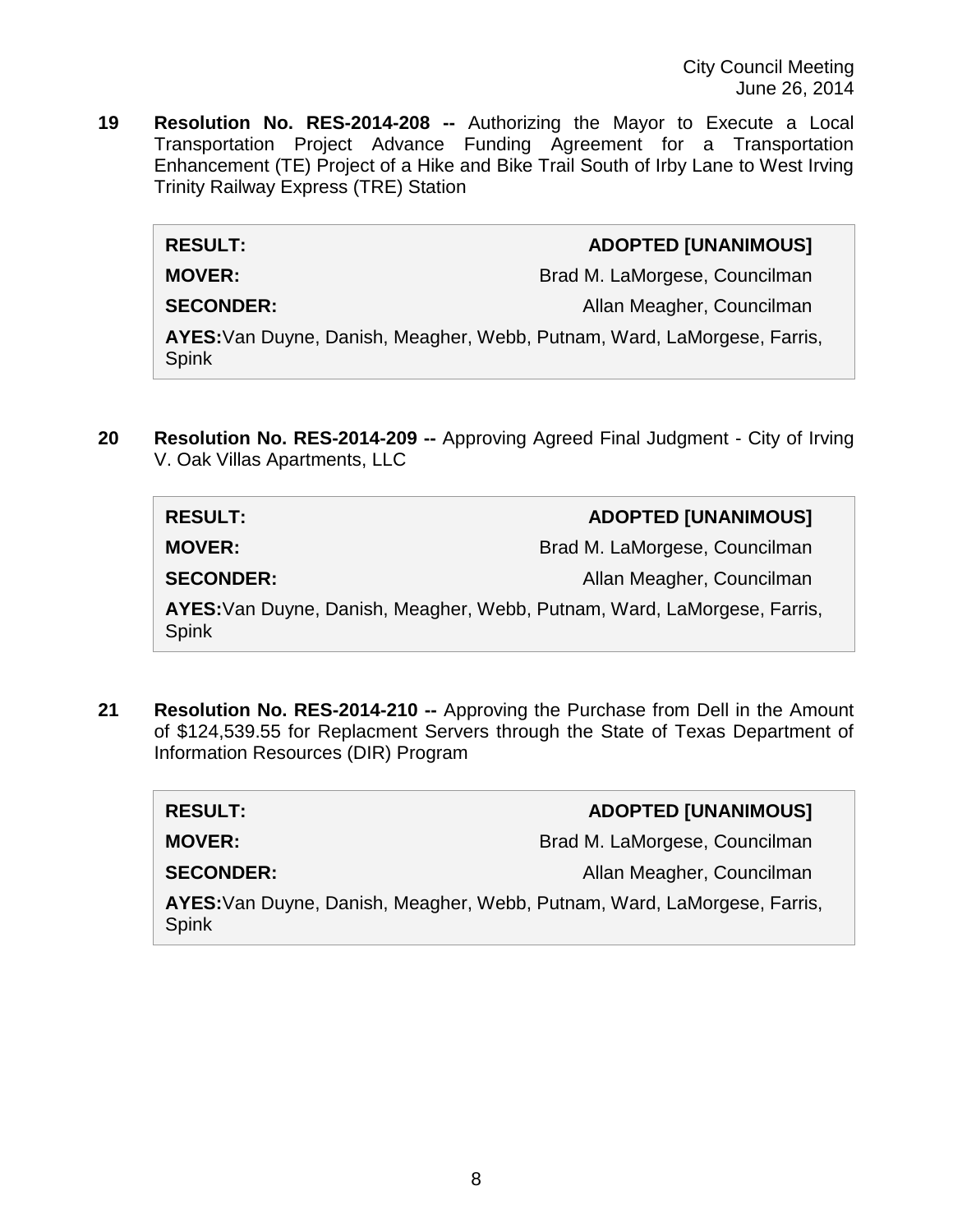City Council Meeting June 26, 2014

**22 Resolution No. RES-2014-211 --** Approving the Annual Contract with SHI Government Solutions, for the Microsoft Enterprise Agreement in the Amount of \$366,389.10 through the State of Texas Department of Information Resources (DIR) Program

### **RESULT: ADOPTED [UNANIMOUS]**

**MOVER:** Brad M. LaMorgese, Councilman

**SECONDER:** Allan Meagher, Councilman

**AYES:**Van Duyne, Danish, Meagher, Webb, Putnam, Ward, LaMorgese, Farris, Spink

**23 Resolution No. RES-2014-212 --** Purchase of 50 Ticket Writers for IPD in the Amount of \$123,210.00 through the GSA Program

# **RESULT: ADOPTED [UNANIMOUS] MOVER:** Brad M. LaMorgese, Councilman **SECONDER:** Allan Meagher, Councilman **AYES:**Van Duyne, Danish, Meagher, Webb, Putnam, Ward, LaMorgese, Farris, Spink

**24 Resolution No. RES-2014-213 --** Approving a First Amendment to the Memorandum of Understanding Between the City of Irving and OliverMcMillan for Development of the City-Owned Land Located at State Highway 114, Loop 12 and State Highway 183

| <b>RESULT:</b>                                                                           | <b>ADOPTED [UNANIMOUS]</b>    |
|------------------------------------------------------------------------------------------|-------------------------------|
| <b>MOVER:</b>                                                                            | Brad M. LaMorgese, Councilman |
| <b>SECONDER:</b>                                                                         | Allan Meagher, Councilman     |
| AYES: Van Duyne, Danish, Meagher, Webb, Putnam, Ward, LaMorgese, Farris,<br><b>Spink</b> |                               |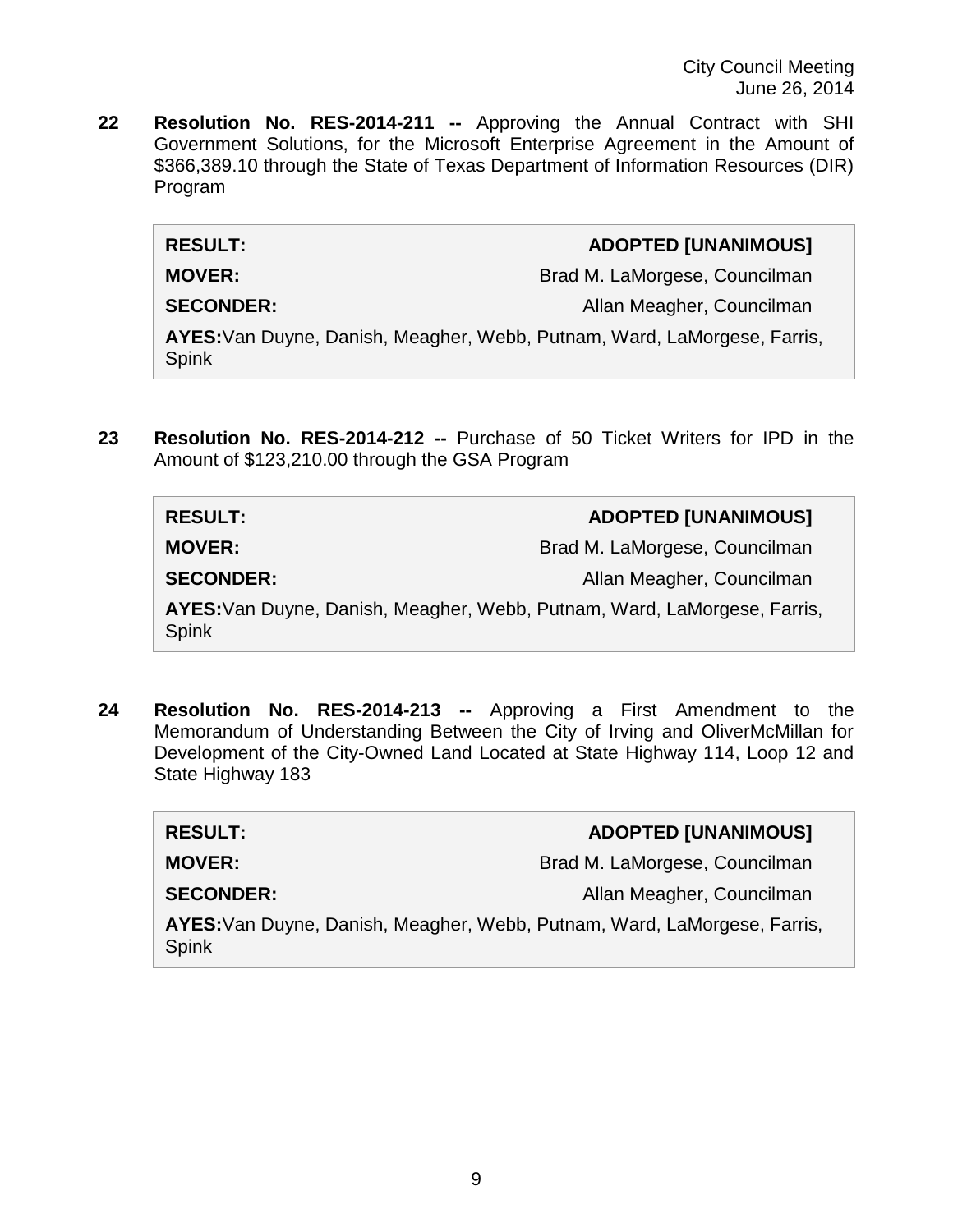**25 Resolution No. RES-2014-214 --** Resolution Approving Supplemental Conceptual Site Plan for Irving Music Factory

The following individual(s) signed up to speak in support of this item: Jack Spurlock, 1516 W. Pioneer, Irving, TX Mark Dickenson, 3334 Blackburn, Dallas, TX Noah Lazes, 19401 Old Jetton Road, Cornelius, North Carolina Rick Lazes, 19401 Old Jetton Road, Cornelius, North Carolina

The following individual(s) signed up to speak in support of this item but did not want to speak: David Cole, 1202 N. Irving Heights, Irving, TX Robert Martinez, 535 Northwest Highway, Irving, TX

The following individual(s) signed up to speak in opposition of this item but did not want to speak:

Kristin Pena, 408 W. 6th Street, Irving, TX

Mayor Van Duyne asked Rick Lazes, ARK Group of Irving, for clarification regarding who would be authorized to rent office space in the office building. Mr. Lazes, read the following statement:

We believe our tenants will enhance the entertainment center. Examples of these tenants include the corporate offices for our company, the ARK Group of Irving; the operators of the amphitheater and the live music hall; a radio station that will be there and will broadcast live from the entertainment center daily; and our restaurant and movie theater operators will have offices in the entertainment center. We will have TV and movie production companies; offices for musicians, entertainers, dance groups, theater and art groups; companies that provide support service for musicians, artists and entertainers; event management companies; law firms that specialize in entertainment law; artists' managers and agents; companies that specialize in food and beverage management for the restaurant business; public relations and advertising agencies; graphic designers; photographers; social media companies; companies that manufacture or sell products or services that are sold in the entertainment center in significant response to the entertainment center; print and web publications; TV stations along with other companies in the entertainment or media business. I think those are the people that we expect to have as tenants and we believe that all of those directly relate and enhance our entertainment center use.

Mayor Van Duyne asked Mr. Lazes if he would be agreeable to stipulating that the office building uses be "limited to" what he has listed above. Mr. Lazes agreed to limit office uses to list he stated at this meeting.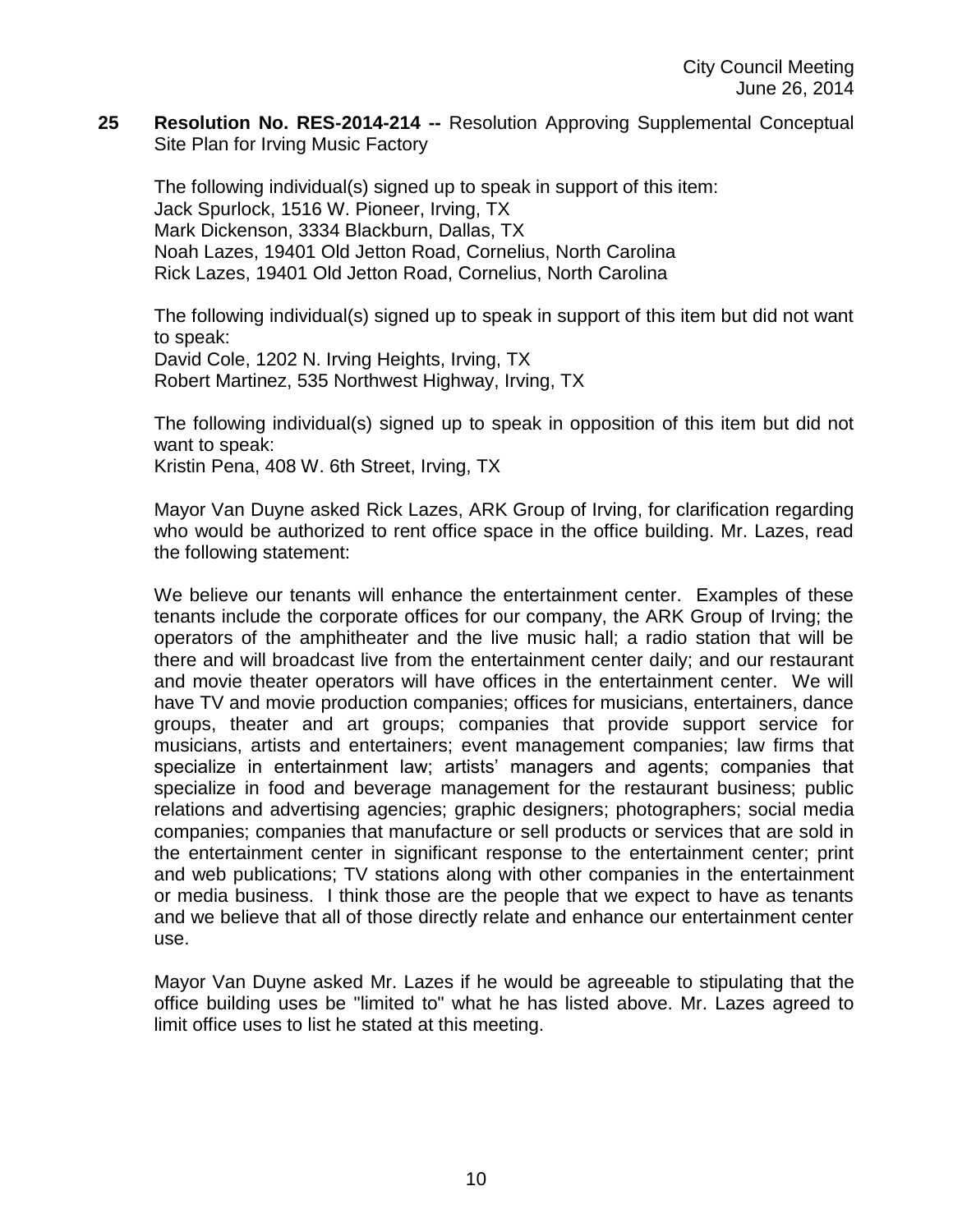Motioned by Councilman Putnam, seconded by Councilman Meagher to Approve a resolution of a supplemental conceptual site plan for Irving Music Factory subject to the parking management plan being returned to council for their approval.

Motion approved 6-3.

Councilmember(s) voting in opposition to this motion include: Mayor Van Duyne, Councilman LaMorgese and Councilman Spink.

| <b>RESULT:</b>   | ADOPTED [6-3]                                   |
|------------------|-------------------------------------------------|
| <b>MOVER:</b>    | Joe Putnam, Councilman                          |
| <b>SECONDER:</b> | Allan Meagher, Councilman                       |
| AYES:            | Danish, Meagher, Webb, Putnam, Ward, Farris     |
| <b>NAYS:</b>     | Beth Van Duyne, Brad M. LaMorgese, Thomas Spink |

**26 Resolution No. RES-2014-215 --** Approving Addendum No. 1 to the Engineering Services Agreement with Kleinfelder Central, Inc., in the Amount of \$179,864.00 for Water Storage Tank Engineering and Evaluation Services

| <b>RESULT:</b>                                                                           | <b>ADOPTED [UNANIMOUS]</b>    |
|------------------------------------------------------------------------------------------|-------------------------------|
| <b>MOVER:</b>                                                                            | Brad M. LaMorgese, Councilman |
| <b>SECONDER:</b>                                                                         | Allan Meagher, Councilman     |
| AYES: Van Duyne, Danish, Meagher, Webb, Putnam, Ward, LaMorgese, Farris,<br><b>Spink</b> |                               |

**27 Resolution No. RES-2014-216 --** Authorizing the Agreement Between the City of Irving and SMG for Management and Food and Beverage Services for Up to Three, Five-Year Periods for the Irving Convention Center.

| <b>RESULT:</b>                                                                           | <b>ADOPTED [UNANIMOUS]</b>    |  |
|------------------------------------------------------------------------------------------|-------------------------------|--|
| <b>MOVER:</b>                                                                            | Brad M. LaMorgese, Councilman |  |
| <b>SECONDER:</b>                                                                         | Allan Meagher, Councilman     |  |
| AYES: Van Duyne, Danish, Meagher, Webb, Putnam, Ward, LaMorgese, Farris,<br><b>Spink</b> |                               |  |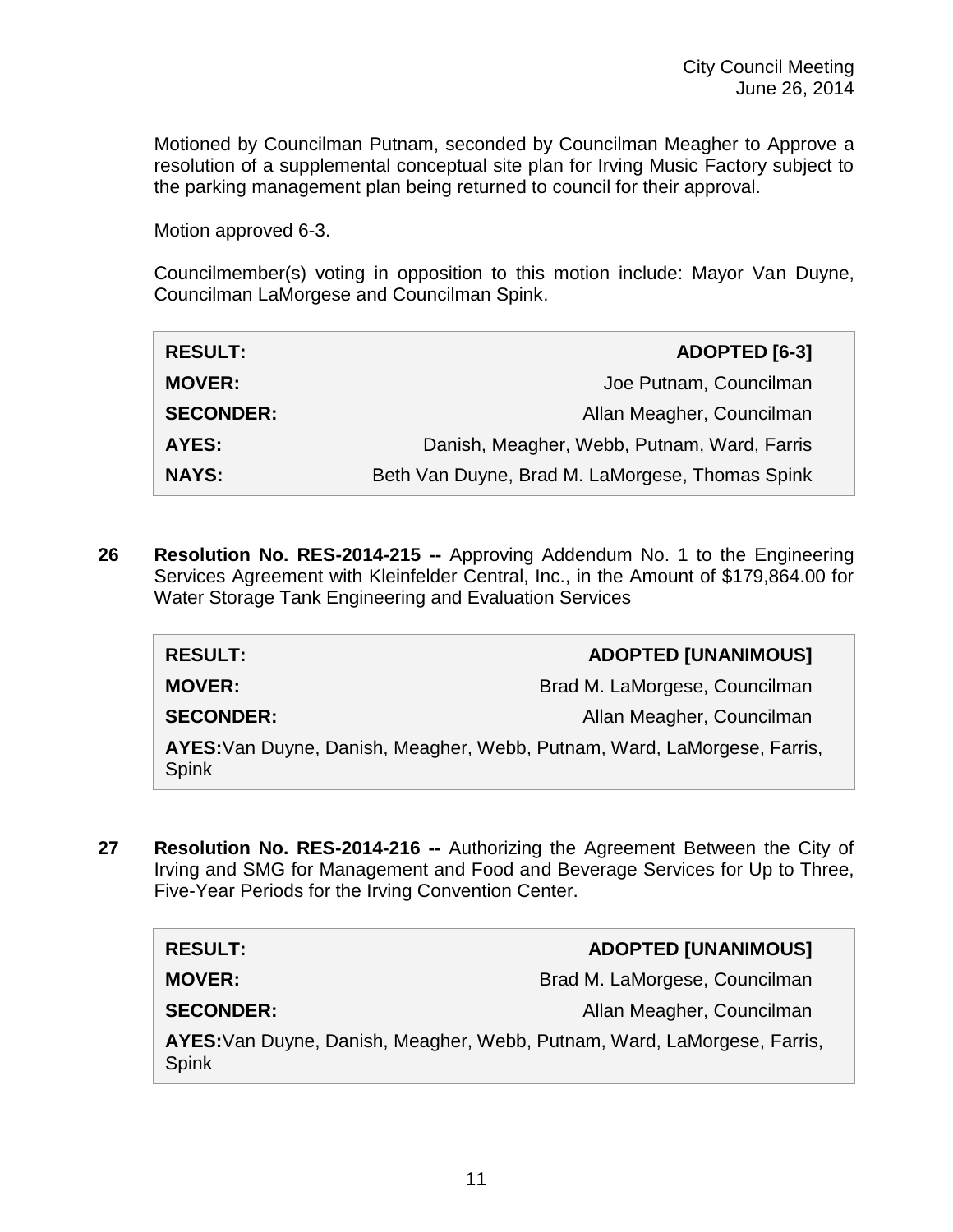City Council Meeting June 26, 2014

**28 Resolution No. RES-2014-217 --** Approving an Interlocal Cooperative Purchasing Agreement Between the City of Irving and the Texas A&M Engineering Extension Service (TEEX) for Training, Associated Curriculum Materials, and Technical Assistance

## **RESULT: ADOPTED [UNANIMOUS]**

**MOVER:** Brad M. LaMorgese, Councilman

**SECONDER:** Allan Meagher, Councilman

**AYES:**Van Duyne, Danish, Meagher, Webb, Putnam, Ward, LaMorgese, Farris, Spink

**29 Resolution No. RES-2014-218 --** Approving an Interlocal Cooperative Purchasing Agreement between the City of Irving and Region VIII Education Service Center through The Interlocal Purchasing System (TIPS) Program

| <b>RESULT:</b>                                                                           | <b>ADOPTED [UNANIMOUS]</b>    |
|------------------------------------------------------------------------------------------|-------------------------------|
| <b>MOVER:</b>                                                                            | Brad M. LaMorgese, Councilman |
| <b>SECONDER:</b>                                                                         | Allan Meagher, Councilman     |
| AYES: Van Duyne, Danish, Meagher, Webb, Putnam, Ward, LaMorgese, Farris,<br><b>Spink</b> |                               |

**30 Resolution No. RES-2014-219 --** Approving and Accepting the Proposals of Green Planet, Inc., ES&H of Dallas, LLC, and W. Two Plus, Inc., In the Total Estimated Three-Year Amount of \$270,000.00 for Regulated Environmental Risk Services

| <b>RESULT:</b>                                                                           | <b>ADOPTED [UNANIMOUS]</b>    |  |
|------------------------------------------------------------------------------------------|-------------------------------|--|
| <b>MOVER:</b>                                                                            | Brad M. LaMorgese, Councilman |  |
| <b>SECONDER:</b>                                                                         | Allan Meagher, Councilman     |  |
| AYES: Van Duyne, Danish, Meagher, Webb, Putnam, Ward, LaMorgese, Farris,<br><b>Spink</b> |                               |  |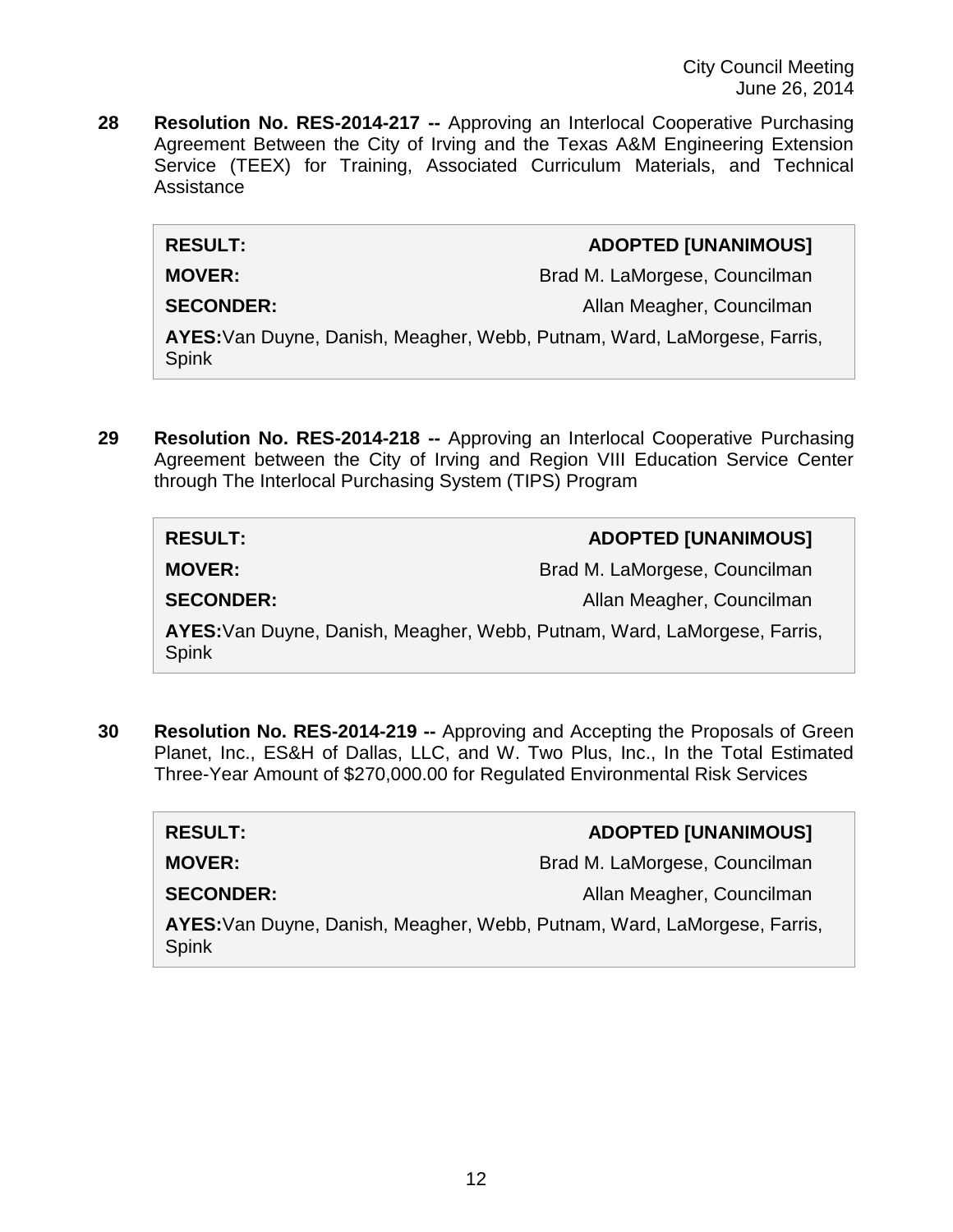**31 Resolution No. RES-2014-220 --** Renewing the Annual Contract with Dealers Electrical Supply, Inc., in an Amount Not to Exceed \$60,000.00 for Lighting Supplies

| <b>RESULT:</b>   |  | <b>ADOPTED [UNANIMOUS]</b>                                        |
|------------------|--|-------------------------------------------------------------------|
| <b>MOVER:</b>    |  | Brad M. LaMorgese, Councilman                                     |
| <b>SECONDER:</b> |  | Allan Meagher, Councilman                                         |
|                  |  | AVER, Jon Durno, Donjoh Mooghar Wohn Dutnom Ward LoMorgoog Forrio |

**AYES:**Van Duyne, Danish, Meagher, Webb, Putnam, Ward, LaMorgese, Farris, Spink

**32 Resolution No. RES-2014-221 --** Renewing the Annual Contract with DFW Printing Company/The Dallas Morning News in the Total Estimated Amount of \$72,309.00 for Printing of Resident Newsletter

| <b>RESULT:</b>                                                                           | <b>ADOPTED [UNANIMOUS]</b>    |
|------------------------------------------------------------------------------------------|-------------------------------|
| <b>MOVER:</b>                                                                            | Brad M. LaMorgese, Councilman |
| <b>SECONDER:</b>                                                                         | Allan Meagher, Councilman     |
| AYES: Van Duyne, Danish, Meagher, Webb, Putnam, Ward, LaMorgese, Farris,<br><b>Spink</b> |                               |

**33 Resolution No. RES-2014-222 --** Renewing the Annual Contract with Terracon Consultants, Inc., in an Amount Not to Exceed \$75,000.00 for Environmental Assessment Services

| <b>RESULT:</b>                                                                           | <b>ADOPTED [UNANIMOUS]</b>    |
|------------------------------------------------------------------------------------------|-------------------------------|
| <b>MOVER:</b>                                                                            | Brad M. LaMorgese, Councilman |
| <b>SECONDER:</b>                                                                         | Allan Meagher, Councilman     |
| AYES: Van Duyne, Danish, Meagher, Webb, Putnam, Ward, LaMorgese, Farris,<br><b>Spink</b> |                               |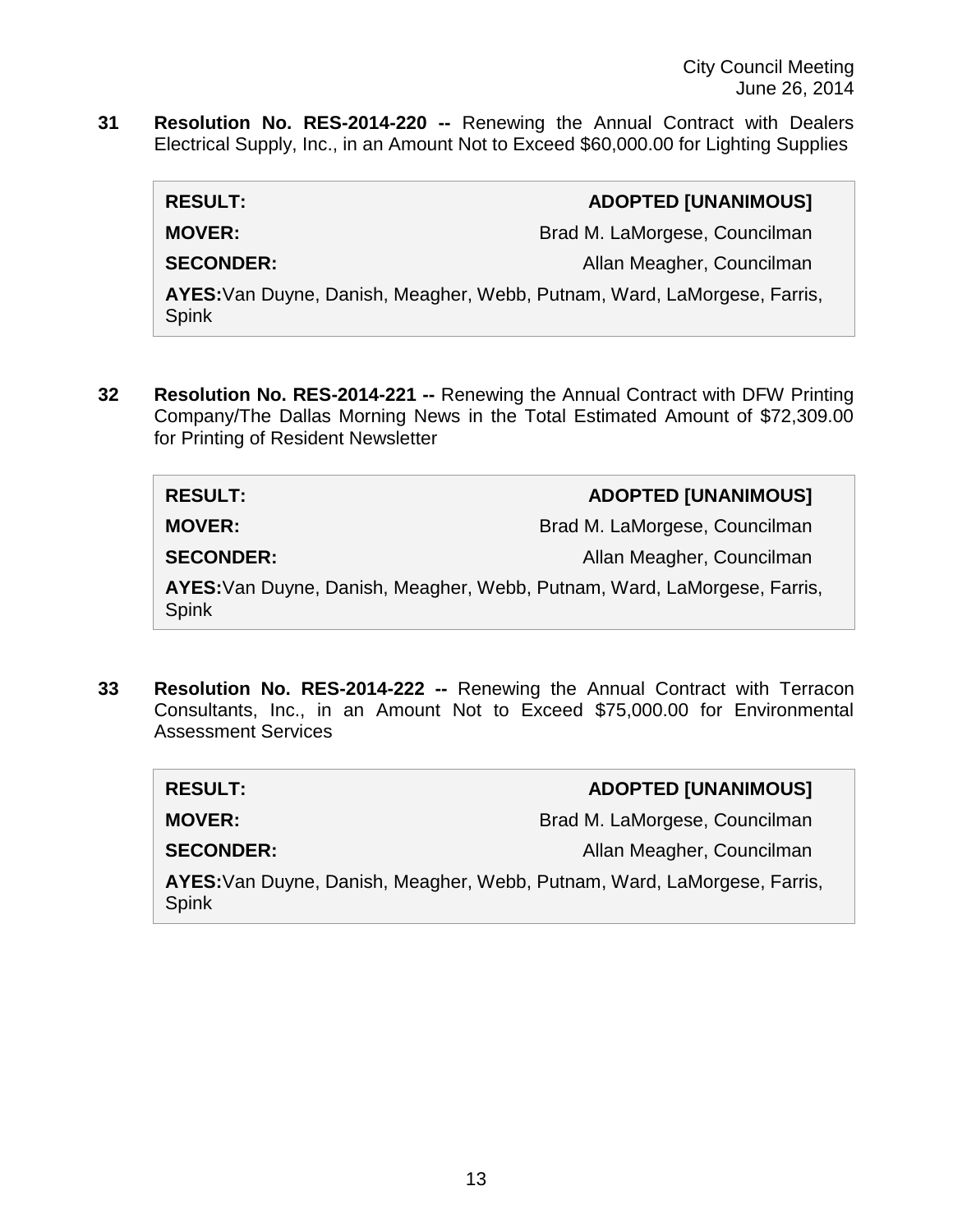## **INDIVIDUAL CONSIDERATION**

**34 Ordinance No. ORD-2014-9592 --** Public Hearing and Ordinance Re-Adopting Section 13-16 of the Code of Civil and Criminal Ordinances of the City of Irving, Texas, Relating to Childcare Regulations for City Operated Youth Programs

Mayor Van Duyne opened the public hearing at approximately 8:22 p.m.

No one signed up to speak on this item at tonight's meeting.

Mayor Van Duyne closed the public hearing at approximately 8:22 p.m.

Motioned by Councilman Putnam, seconded by Councilman LaMorgese to Approve an Ordinance Re-Adopting Section 13-16 of the Code of Civil and Criminal Ordinances of the City of Irving, Texas, Relating to Childcare Regulations for City Operated Youth Programs

Motion approved 9-0.

| <b>RESULT:</b>                                                                           | <b>ADOPTED [UNANIMOUS]</b>    |
|------------------------------------------------------------------------------------------|-------------------------------|
| <b>MOVER:</b>                                                                            | Joe Putnam, Councilman        |
| <b>SECONDER:</b>                                                                         | Brad M. LaMorgese, Councilman |
| AYES: Van Duyne, Danish, Meagher, Webb, Putnam, Ward, LaMorgese, Farris,<br><b>Spink</b> |                               |

**35 Resolution No. RES-2014-223 --** Authorizing Reimbursement Agreement in an Amount Not to Exceed \$7,895,000 with LG Colinas, LP for Public Infrastructure Improvements Within the Tax Increment Reinvestment Zone No. One

Mayor Van Duyne opened the public hearing at approximately 8:22 p.m.

No one signed up to speak on this item at tonight's meeting.

Mayor Van Duyne closed the public hearing at approximately 8:22 p.m.

Motioned by Councilman Farris, seconded by Councilman Ward to Approve Authorizing Reimbursement Agreement in an Amount Not to Exceed \$7,895,000 with LG Colinas, LP for Public Infrastructure Improvements Within the Tax Increment Reinvestment Zone No. One

Motion approved 9-0.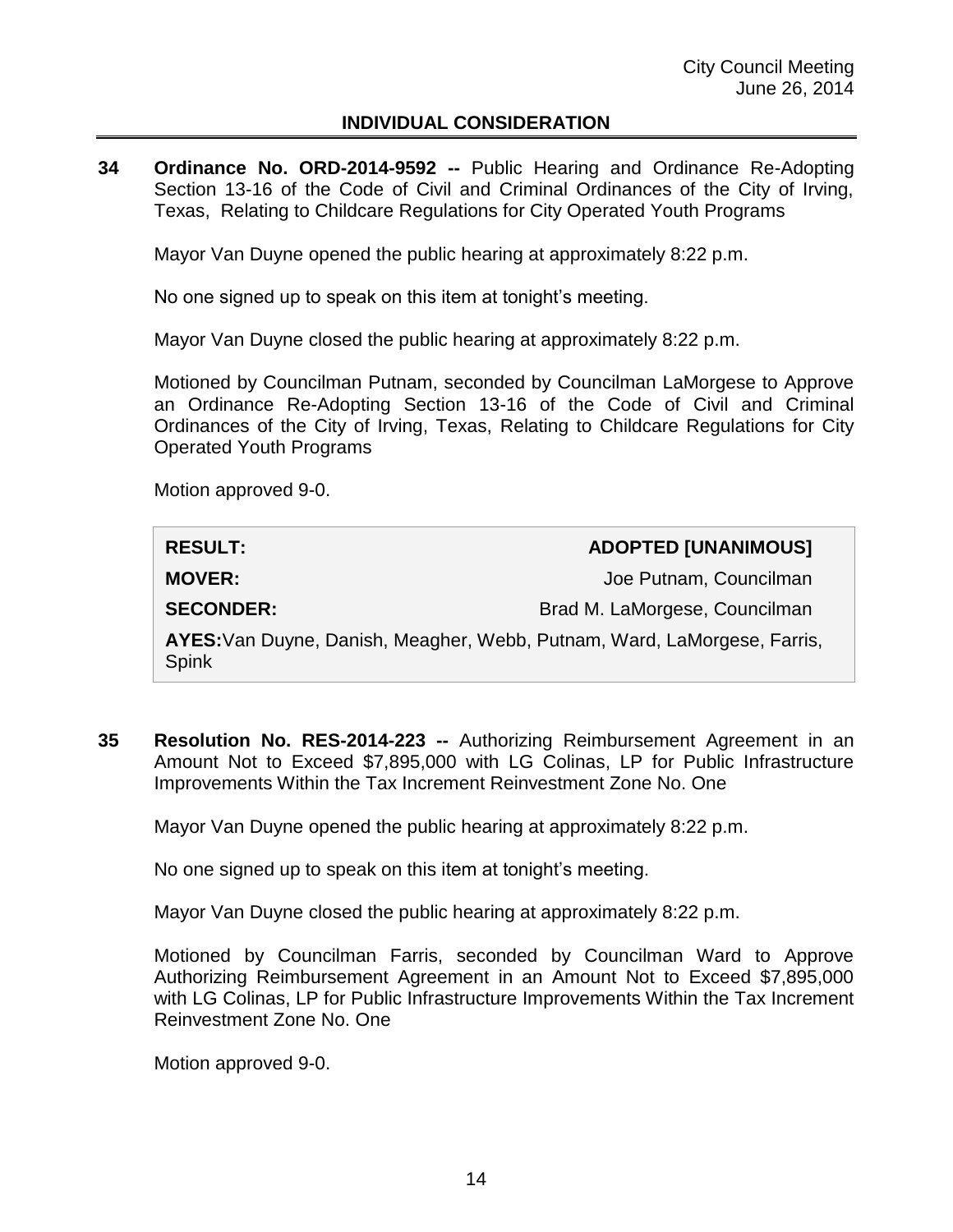## **RESULT: ADOPTED [UNANIMOUS]**

**MOVER:** Gerald Farris, Councilman

**SECONDER:** CONDER: CONDER: CONDER: CONDER: CONDER: CONDER: CONDER: CONDER: CONDER: CONDER: CONDER: CONDER: CONDER: CONDER: CONDER: CONDER: CONDER: CONDER: CONDER: CONDER: CONDER: CONDER: CONDER: CONDER: CONDER: CONDER: CO

**AYES:**Van Duyne, Danish, Meagher, Webb, Putnam, Ward, LaMorgese, Farris, Spink

**36 Resolution No. RES-2014-224 --** Approving an Economic Incentive Agreement with LG Colinas, LP in the Estimated Amount of \$660,000 Upon Qualification

Mayor Van Duyne opened the public hearing at approximately 8:22 p.m.

No one signed up to speak on this item at tonight's meeting.

Mayor Van Duyne closed the public hearing at approximately 8:22 p.m.

Motioned by Councilman Webb, seconded by Councilman Farris to Approve an Economic Incentive Agreement with LG Colinas, LP in the Estimated Amount of \$660,000 Upon Qualification

Motion approved 8-1.

Councilmember(s) voting in opposition to this motion include: Councilman Putnam

| <b>RESULT:</b>                                                         | ADOPTED [8 TO 1]          |
|------------------------------------------------------------------------|---------------------------|
| <b>MOVER:</b>                                                          | Dennis Webb, Councilman   |
| <b>SECONDER:</b>                                                       | Gerald Farris, Councilman |
| AYES: Van Duyne, Danish, Meagher, Webb, Ward, LaMorgese, Farris, Spink |                           |
| <b>NAYS:</b>                                                           | Joe Putnam                |

**37 Resolution No. RES-2014-225 --** Approving a Settlement Agreement with Joe Mapes, Marvin Randle, and Oscar Ward

Councilman Ward recused himself from voting on this item and Councilman Putnam abstained from voting on this item. Councilman Ward filed an Abstention Affidavit with the City Secretary's Office prior to the meeting.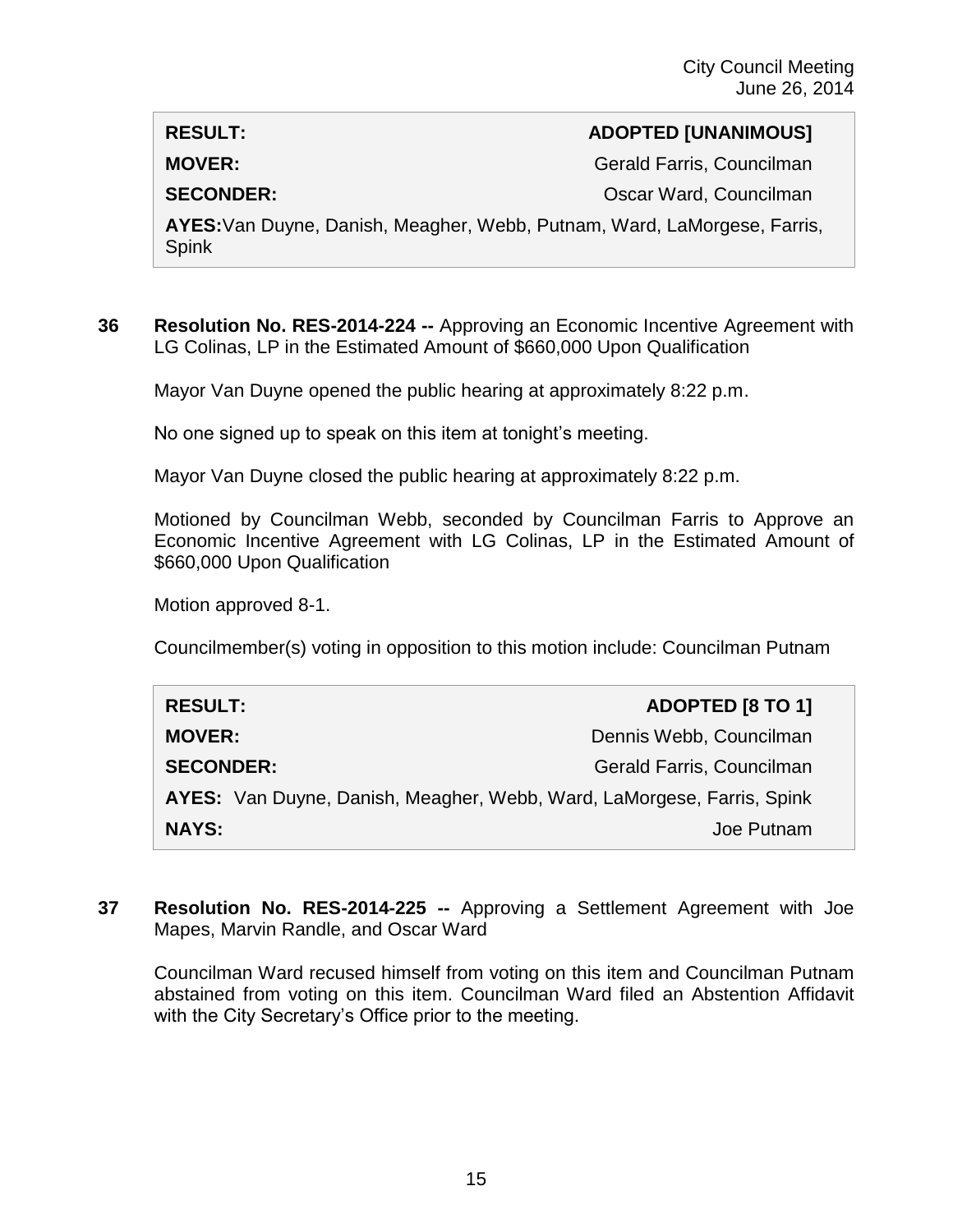Mayor Van Duyne opened the public hearing at approximately 8:23 p.m.

The following individual(s) signed up to speak in support of this item but did not want to speak:

Kristi Pena, 408 W. 6th Street, Irving, TX

Mayor Van Duyne closed the public hearing at approximately 8:23 p.m.

Motioned by Councilman Meagher, seconded by Councilman LaMorgese to Approve an Economic Incentive Agreement with LG Colinas, LP in the Estimated Amount of \$660,000 Upon Qualification

Motion approved 6-1-1-1.

Councilmember(s) voting in opposition to this motion include: Councilman Webb. Councilmember(s) abstaining from this motion include: Councilman Putnam. Councilmember(s) recusing from this motion include: Councilman Ward.

| <b>RESULT:</b>   | <b>ADOPTED [6-1-1-1]</b>                             |
|------------------|------------------------------------------------------|
| <b>MOVER:</b>    | Allan Meagher, Councilman                            |
| <b>SECONDER:</b> | Brad M. LaMorgese, Councilman                        |
| AYES:            | Van Duyne, Danish, Meagher, LaMorgese, Farris, Spink |
| <b>NAYS:</b>     | Dennis Webb                                          |
| <b>ABSTAIN:</b>  | Joe Putnam                                           |
| <b>RECUSED:</b>  | Oscar Ward                                           |

**38 Resolution No. RES-2014-226 --** Approving a Memorandum of Understanding between the City of Irving and Joe Mapes, Marvin Randle and Oscar Ward Relative to the Development of a Farmers' Market and/or Food Truck Park

Councilman Ward recused himself from voting on this item and Councilman Putnam abstained from voting on this item. Councilman Ward did file an Abstention Affidavit with the City Secretary's Office prior to the meeting.

Mayor Van Duyne opened the public hearing at approximately 8:24 p.m.

No one signed up to speak on this item at tonight's meeting.

Mayor Van Duyne closed the public hearing at approximately 8:24 p.m.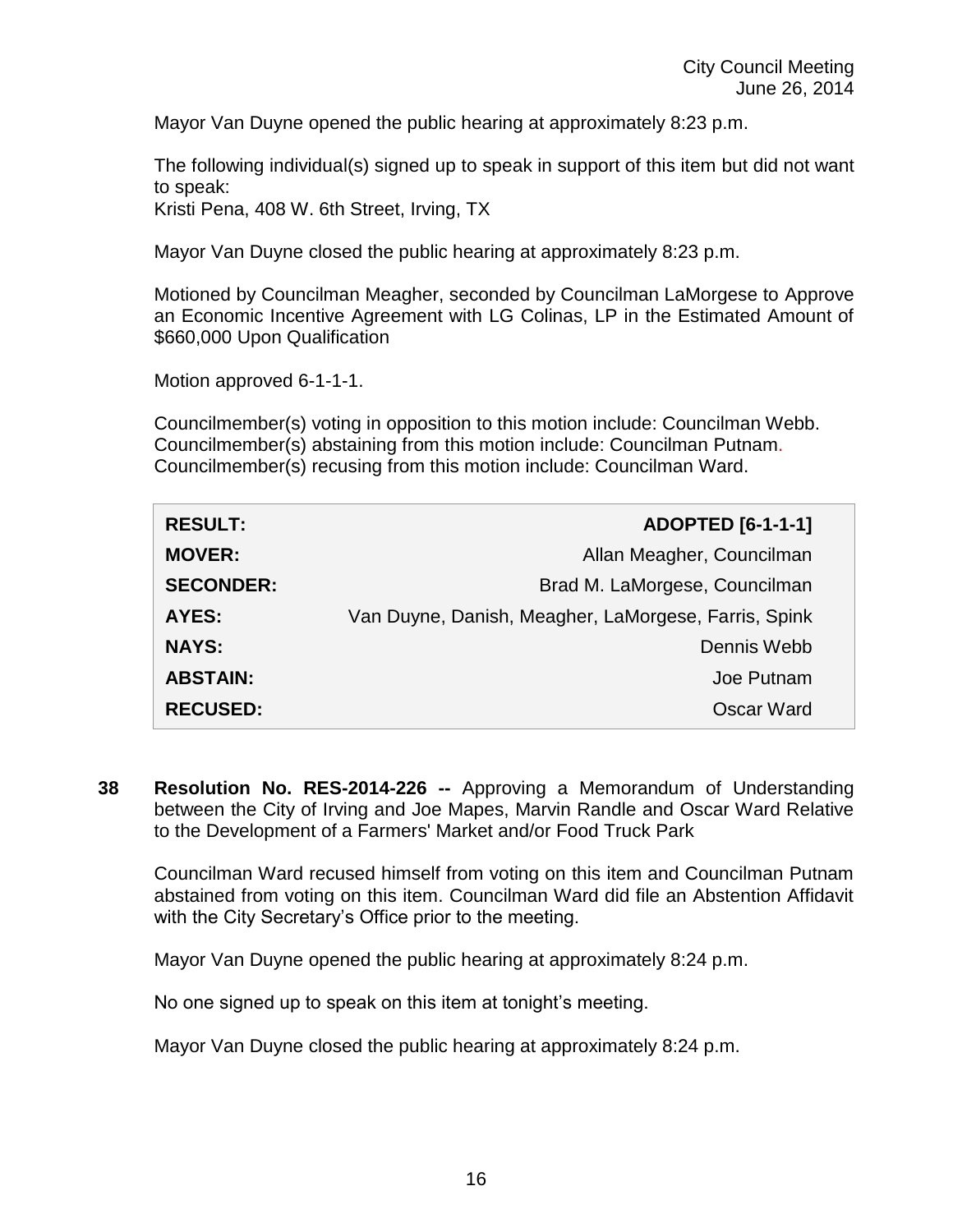Motioned by Councilman Meagher, seconded by Councilman LaMorgese to Approve a Memorandum of Understanding between the City of Irving and Joe Mapes, Marvin Randle and Oscar Ward Relative to the Development of a Farmers' Market and/or Food Truck Park

Motion approved 6-1-1-1.

Councilmember(s) voting in opposition to this motion include: Councilman Webb. Councilmember(s) abstaining from this motion include: Councilman Putnam. Councilmember(s) recusing from this motion include: Councilman Ward.

| <b>RESULT:</b>   | <b>ADOPTED [6-1-1-1]</b>                             |
|------------------|------------------------------------------------------|
| <b>MOVER:</b>    | Allan Meagher, Councilman                            |
| <b>SECONDER:</b> | Brad M. LaMorgese, Councilman                        |
| AYES:            | Van Duyne, Danish, Meagher, LaMorgese, Farris, Spink |
| <b>NAYS:</b>     | Dennis Webb                                          |
| <b>ABSTAIN:</b>  | Joe Putnam                                           |
| <b>RECUSED:</b>  | Oscar Ward                                           |

## **ZONING CASES AND COMPANION ITEMS**

**39 Resolution No. RES-2014-196 --** Approving Sign Variance Case #S1403-0030 to Allow an Additional Pole Sign and Additional Height, Size and Locations to Certain On-Site Directional Signs - Approximately 9.23 Acres Located at 1999 West Airport Freeway - Barnett Signs, Applicant - Toyota of Irving, Owner (Postponed from June 5, 2014)

Mayor Van Duyne opened the public hearing at approximately 8:25 p.m.

The following individual(s) signed up to speak in support of this item: Douglas Schoemaker, 11194 Blue Pond Place, Bainbridge Island, WA David Schoemaker, 1424 Cottonwood Valley Court, Irving, TX Vernon Schoemaker, 613 Sonora Court, Irving, TX

The following individual(s) signed up to speak in support of this item but did not want to speak: Don Williams, 135 S. Jefferson, Irving, TX Don Herring, 2901 W. Airport Freeway, Irving, TX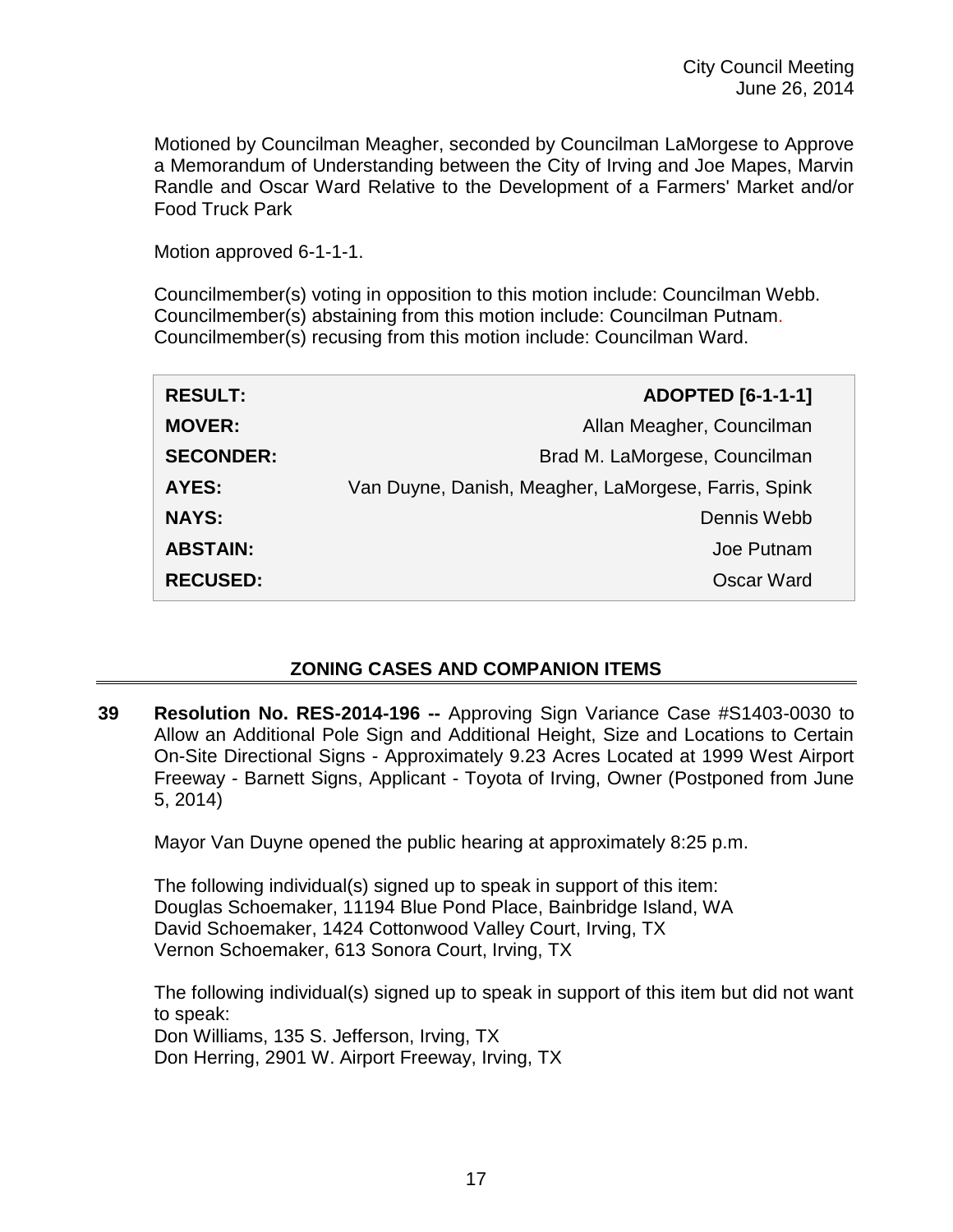Mayor Van Duyne closed the public hearing at approximately 8:29 p.m.

Motioned by Councilman LaMorgese, seconded by Councilman Danish to Approve Sign Variance Case #S1403-0030 to Allow an Additional Pole Sign and Additional Height, Size and Locations to Certain On-Site Directional Signs - Approximately 9.23 Acres Located at 1999 West Airport Freeway - Barnett Signs, Applicant - Toyota of Irving, Owner (Postponed from June 5, 2014)

Motion approved 8-1.

Councilmember(s) voting in opposition to this motion include: Councilman Meagher

| <b>RESULT:</b>   |                                                                       | ADOPTED [8 TO 1]              |
|------------------|-----------------------------------------------------------------------|-------------------------------|
| <b>MOVER:</b>    |                                                                       | Brad M. LaMorgese, Councilman |
| <b>SECONDER:</b> |                                                                       | John C. Danish, Councilman    |
|                  | AYES: Van Duyne, Danish, Webb, Putnam, Ward, LaMorgese, Farris, Spink |                               |
| <b>NAYS:</b>     |                                                                       | Allan Meagher                 |

**40 Ordinance No. ORD-2014-9589 --** Zoning Case ZC13-0056 - Granting S-P-1 (Detailed Site Plan) for C-C (Community Commercial) Uses with a Variance to the Distance Separation Requirements from a School for the Sale of Alcoholic Beverages for Off-Premises Consumption - Approximately 0.9114 Acres Located at 4125 West Airport Freeway - Hooda Corporation, Inc., Applicant/Owner (Postponed from June 5, 2014)

Mayor Van Duyne opened the public hearing at approximately 8:31 p.m.

The following individual(s) signed up to speak in opposition of this item: Jill Killam, 2330 Cheyenne St., Irving, TX Albert B. Becher, 2330 Cheyenne St., Irving, TX Janet Muelschen, 2822 Pritchett Dr., Irving, TX

The following individual(s) signed up to speak in opposition of this item but did not want to speak: Sandy McElhaney, 2715 Rochelle, Irving, TX Alicia Yaliweisei, 203 Alexander Ct., Irving, TX

Mayor Van Duyne closed the public hearing at approximately 8:55 p.m.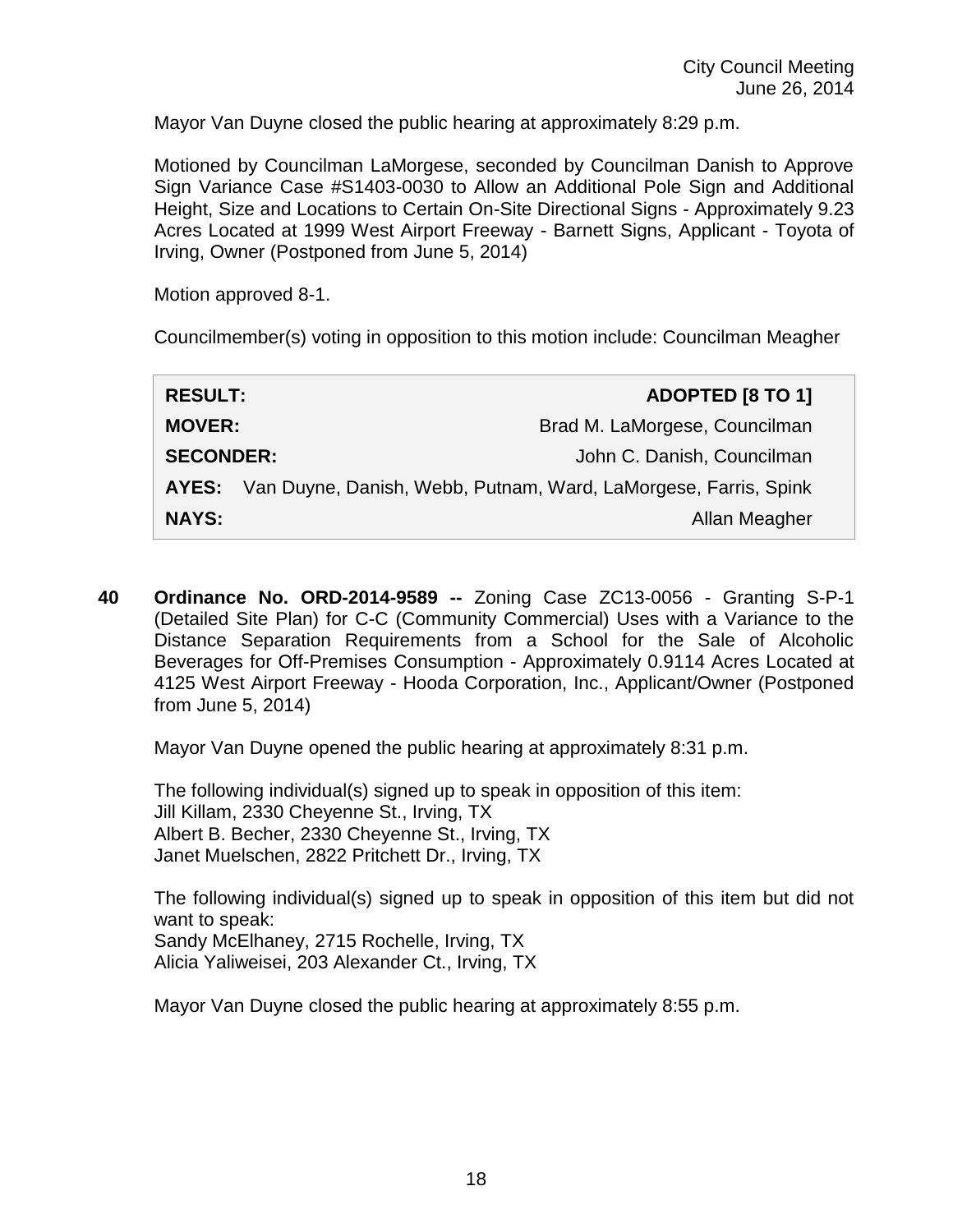Motioned by Councilman Ward, seconded by Councilman Putnam to deny Zoning Case ZC13-0056 - Granting S-P-1 (Detailed Site Plan) for C-C (Community Commercial) Uses with a Variance to the Distance Separation Requirements from a School for the Sale of Alcoholic Beverages for Off-Premises Consumption - Approximately 0.9114 Acres Located at 4125 West Airport Freeway - Hooda Corporation, Inc., Applicant/Owner (Postponed from June 5, 2014)

The opposition represents 21.11% of the land within 200 feet of the subject property; therefore, a ¾ vote will be required to approve this case.

Motion approved 8-1.

Councilmember(s) voting in opposition to denial of this motion include: Councilman Webb

| <b>RESULT:</b>                                                           | <b>DENIED [8 TO 1]</b> |  |
|--------------------------------------------------------------------------|------------------------|--|
| <b>MOVER:</b>                                                            | Oscar Ward, Councilman |  |
| <b>SECONDER:</b>                                                         | Joe Putnam, Councilman |  |
| AYES: Van Duyne, Danish, Meagher, Putnam, Ward, LaMorgese, Farris, Spink |                        |  |
| <b>NAYS:</b>                                                             | Dennis Webb            |  |

**41 Ordinance No. ORD-2014-9593 --** Zoning Case #ZC14-0024 and Development Plan DVP14-0002 - Amending the Comprehensive Plan to Change the Recommended Land Use from "Office" to "Low Density Residential", Approving a Development Plan for R-ZLa (Zero Lot Line) Uses and Granting S-P-2 (Generalized Site Plan) for R-ZLa (Zero Lot Line) Uses - Approximately 18.817 Acres Located on Fuller Drive, North of Phelps Drive - Jacobs Engineering Group, Inc., Applicant - Hines Interests Limited Partnership, Owner

Mayor Van Duyne opened the public hearing at approximately 9:07: p.m.

The following individual(s) signed up to speak in support of this item: Danny Opitz, 6546 Barcelona, Irving, TX

Mayor Van Duyne closed the public hearing at approximately 9:15 p.m.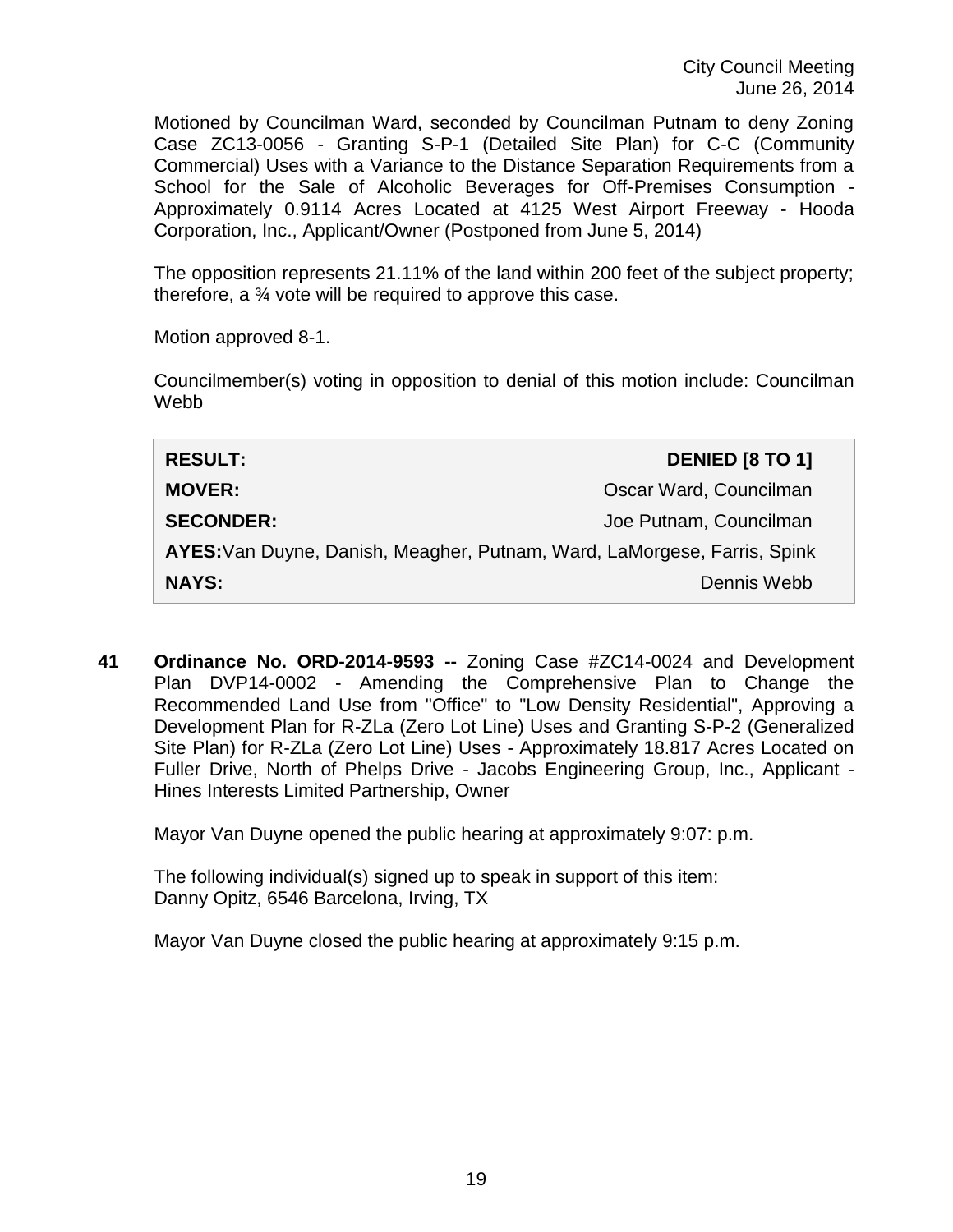Motioned by Councilman Farris, seconded by Councilman Ward to Approve Zoning Case #ZC14-0024 and Development Plan DVP14-0002 - Amending the Comprehensive Plan to Change the Recommended Land Use from "Office" to "Low Density Residential", Approving a Development Plan for R-ZLa (Zero Lot Line) Uses and Granting S-P-2 (Generalized Site Plan) for R-ZLa (Zero Lot Line) Uses - Approximately 18.817 Acres Located on Fuller Drive, North of Phelps Drive - Jacobs Engineering Group, Inc., Applicant - Hines Interests Limited Partnership, Owner

Motion approved 8-1.

Councilmember(s) voting in opposition to this motion include: Councilman Meagher

| <b>RESULT:</b>   |                                                                       | ADOPTED [8 TO 1]          |
|------------------|-----------------------------------------------------------------------|---------------------------|
| <b>MOVER:</b>    |                                                                       | Gerald Farris, Councilman |
| <b>SECONDER:</b> |                                                                       | Oscar Ward, Councilman    |
|                  | AYES: Van Duyne, Danish, Webb, Putnam, Ward, LaMorgese, Farris, Spink |                           |
| <b>NAYS:</b>     |                                                                       | Allan Meagher             |

**42 Ordinance No. ORD-2014-9594 --** Zoning Case #ZC14-0026 - Granting S-P-2 (Generalized Site Plan) for R-6 (Single Family) Uses - Approximately 0.2 Acres Located at 2821 Alan-A-Dale - Susan Rogers Garden, Applicant/Owner

Mayor Van Duyne opened the public hearing at approximately 9:18 p.m.

No one signed up to speak on this item at tonight's meeting. Robert Garden, 2821 Alan-a-Dale, Irving, TX

Mayor Van Duyne closed the public hearing at approximately 9:20 p.m.

Motioned by Councilman LaMorgese, seconded by Mayor Van Duyne to Approve Zoning Case #ZC14-0026 - Granting S-P-2 (Generalized Site Plan) for R-6 (Single Family) Uses - Approximately 0.2 Acres Located at 2821 Alan-A-Dale - Susan Rogers Garden, Applicant/Owner

Motion approved 9-0.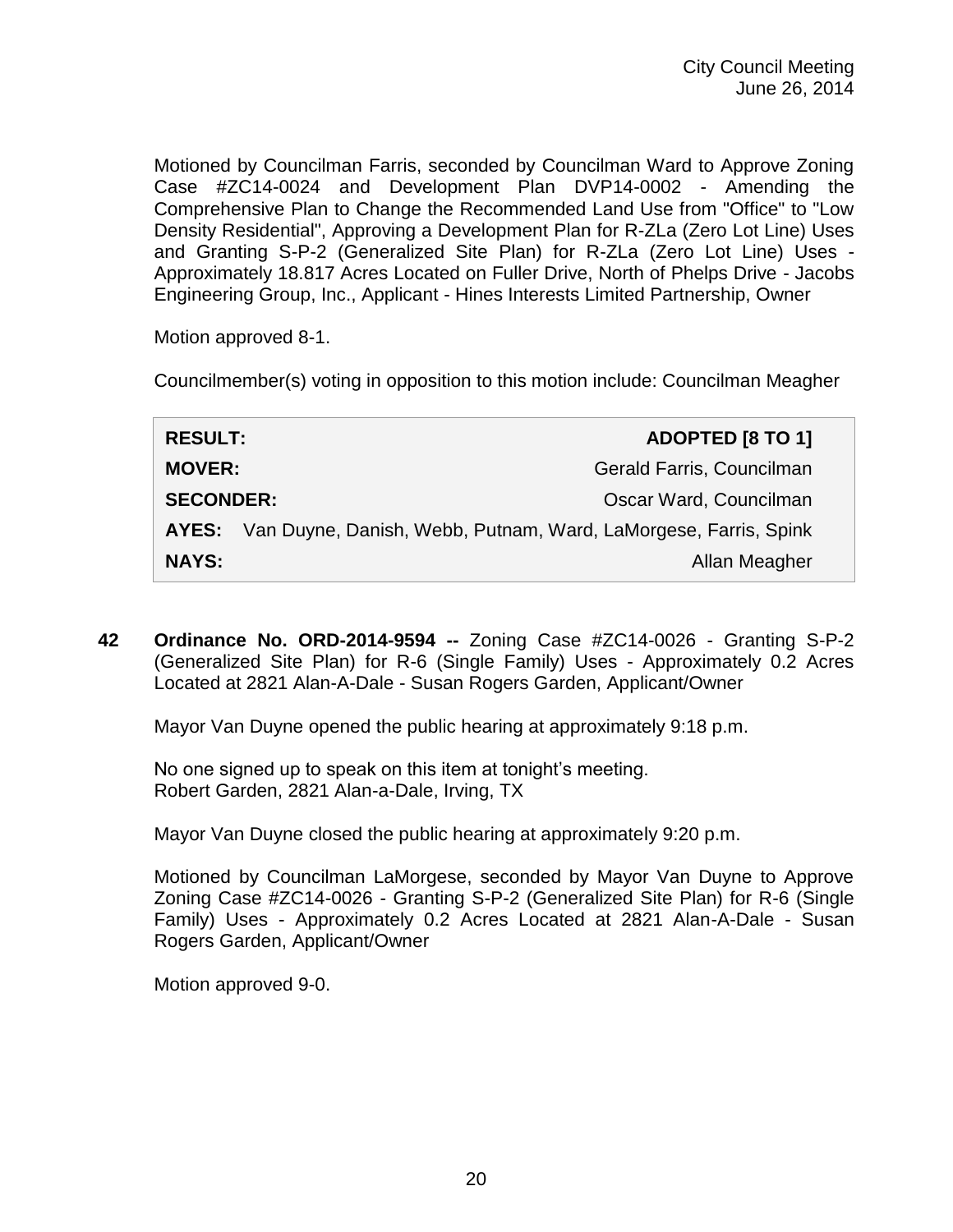## **RESULT: ADOPTED [UNANIMOUS]**

**MOVER:** Brad M. LaMorgese, Councilman

**SECONDER:** Beth Van Duyne, Mayor

**AYES:**Van Duyne, Danish, Meagher, Webb, Putnam, Ward, LaMorgese, Farris, Spink

**43 Ordinance No. ORD-2014-9595 --** Zoning Case #ZC14-0035 - Granting S-P-1 (Detailed Site Plan) for C-C (Community Commercial) Uses Including Auto Sales and Display - Approximately 0.843 Acres Located at 2901 West Airport Freeway - Herring Investments, Applicant/Owner

Mayor Van Duyne opened the public hearing at approximately 9:22 p.m.

The following individual(s) signed up to speak in support of this item but did not want to speak:

Mary Ann Kellam, 939 E. Bethel School Rd., Irving, TX Don Williams, 135 S. Jefferson, Irving, TX David Schoemaker, 1424 Cottonwood Valley Court, Irving, TX

Mayor Van Duyne closed the public hearing at approximately 9:22 p.m.

Motioned by Councilman Meagher, seconded by Councilman LaMorgese to Approve Zoning Case #ZC14-0035 - Granting S-P-1 (Detailed Site Plan) for C-C (Community Commercial) Uses Including Auto Sales and Display - Approximately 0.843 Acres Located at 2901 West Airport Freeway - Herring Investments, Applicant/Owner

Motion approved 9-0.

## **RESULT: ADOPTED [UNANIMOUS]**

**MOVER:** Allan Meagher, Councilman

**SECONDER:** Brad M. LaMorgese, Councilman

**AYES:**Van Duyne, Danish, Meagher, Webb, Putnam, Ward, LaMorgese, Farris, Spink